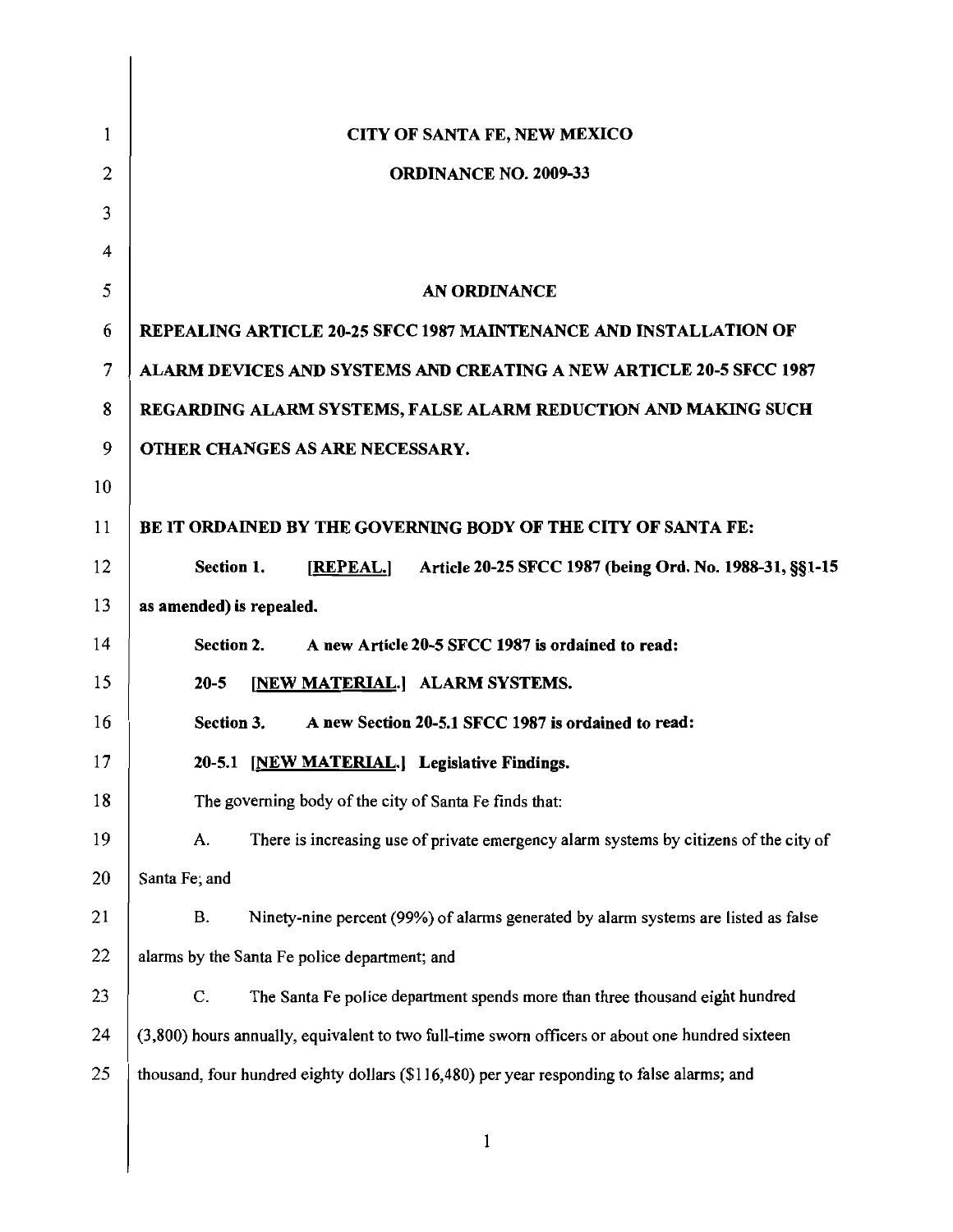1 2 3 4 5 6 7 8 9 10 11 12 13 14 15 16 17 18 19 20 21 22 23 24 25 D. Police and fire department responses to false alarms provide an extra public safety service that benefits only those individuals who own alarm systems; and E. Alann users and the general public are harmed by excessive numbers of false alanns because excessive false alanns divert public safety officers from other potentially critical duties and constitute a nuisance that must be abated; and F. Fees to reimburse the city for the costs of responding to excessive false alarms are justified because these false alarms divert limited public safety resources; and G. The fire department recognizes the value of fire and medical alanns and will respond accordingly to investigate, suppress fire propagation, address life safety issues, and provide medical treatment to fulfill the needs ofthe public; however, these services are not used effectively when fire personnel must respond to locations with excessive numbers of false alanns; and H. Businesses with excessive false fire alanns are subject to reinspection oftheir fire suppression, fire alarm system and facilities by the fire marshal's office; and 1. Certain records are necessary to locate the persons in control of a property when the regional emergency communications center has been notified by an alann of an actual burglary or other emergency and needs access to the property or when an audible alann system is malfunctioning so as to cause a nuisance to the neighbors and other persons in the proximity of the alann; and J. Fees and fines may not be sufficient inducement for alarm installation companies and monitoring companies to comply with this Ordinance; therefore, alarm installation companies and monitoring companies that engage in a pattern of violations under this Ordinance should be subject to suspension and revocation of their business license. Section 4. A new Section 20-5.2 SFCC 1987 is ordained to read: 20-5.2 [NEW MATERIAL.) Sbort Title. Article 20-5 SFCC 1987 may be cited as the "Alarm System Ordinance". Section 5. A new Section 20-5.3 SFCC 1987 is ordained to read: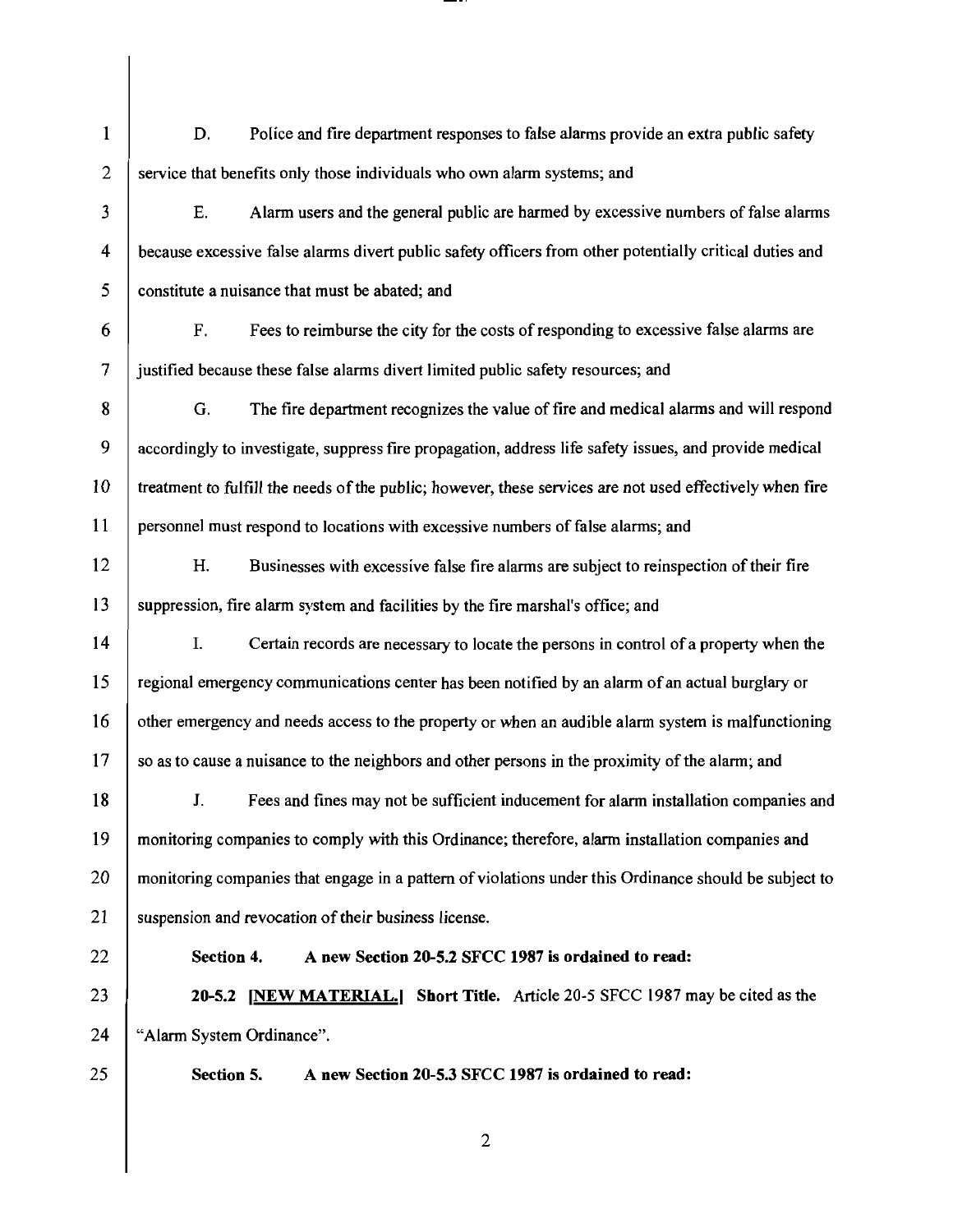| 1  | 20-5.3 [NEW MATERIAL.] Purpose. The purpose of this Ordinance is to:                                       |  |  |
|----|------------------------------------------------------------------------------------------------------------|--|--|
| 2  | Require alarm users, alarm installation companies and monitoring companies to<br>А.                        |  |  |
| 3  | properly use and maintain the operational effectiveness of alarm systems in order to improve the           |  |  |
| 4  | reliability of alarm systems and reduce or eliminate false alarms;                                         |  |  |
| 5  | Establish a system of administration;<br><b>B.</b>                                                         |  |  |
| 6  | Govern alarm systems intended to summon law enforcement response;<br>C.                                    |  |  |
| 7  | D.<br>Require alarm users to register alarm systems;                                                       |  |  |
| 8  | Ε.<br>Establish fees and penalties for violations; and                                                     |  |  |
| 9  | F.<br>Set conditions for suspension of police response or revocation of registration.                      |  |  |
| 10 | Section 6.<br>A new Section 20-5.4 SFCC 1987 is ordained to read:                                          |  |  |
| 11 | 20-5.4 [NEW MATERIAL.] Definitions.                                                                        |  |  |
| 12 | Alarm administrator means the city staff or agent for the city designated by the city of Santa             |  |  |
| 13 | Fe to administer the provisions of this Ordinance.                                                         |  |  |
| 14 | Alarm dispatch request means a notification by an alarm installation company or a                          |  |  |
| 15 | monitoring company to the regional emergency communications center that an alarm, either manual            |  |  |
| 16 | or automatic, has been activated at a particular alarm site.                                               |  |  |
| 17 | Alarm installation company means a person in the business of selling, providing, maintaining,              |  |  |
| 18 | servicing, repairing, altering, replacing, moving or installing an alarm system in an alarm site. This     |  |  |
| 19 | definition shall also include individuals or firms that install and service the alarm systems that will be |  |  |
| 20 | used in their private or proprietary facilities. This does not include persons doing installation or       |  |  |
| 21 | repair work where such work is performed without compensation of any kind (such as "do-it-                 |  |  |
| 22 | yourselfers").                                                                                             |  |  |
| 23 | Alarm registration means authorization granted by the alarm administrator to an alarm user to              |  |  |
| 24 | operate an alarm system.                                                                                   |  |  |
| 25 | Alarm response manager ("ARM") means a person designated by an alarm installation                          |  |  |
|    | 3                                                                                                          |  |  |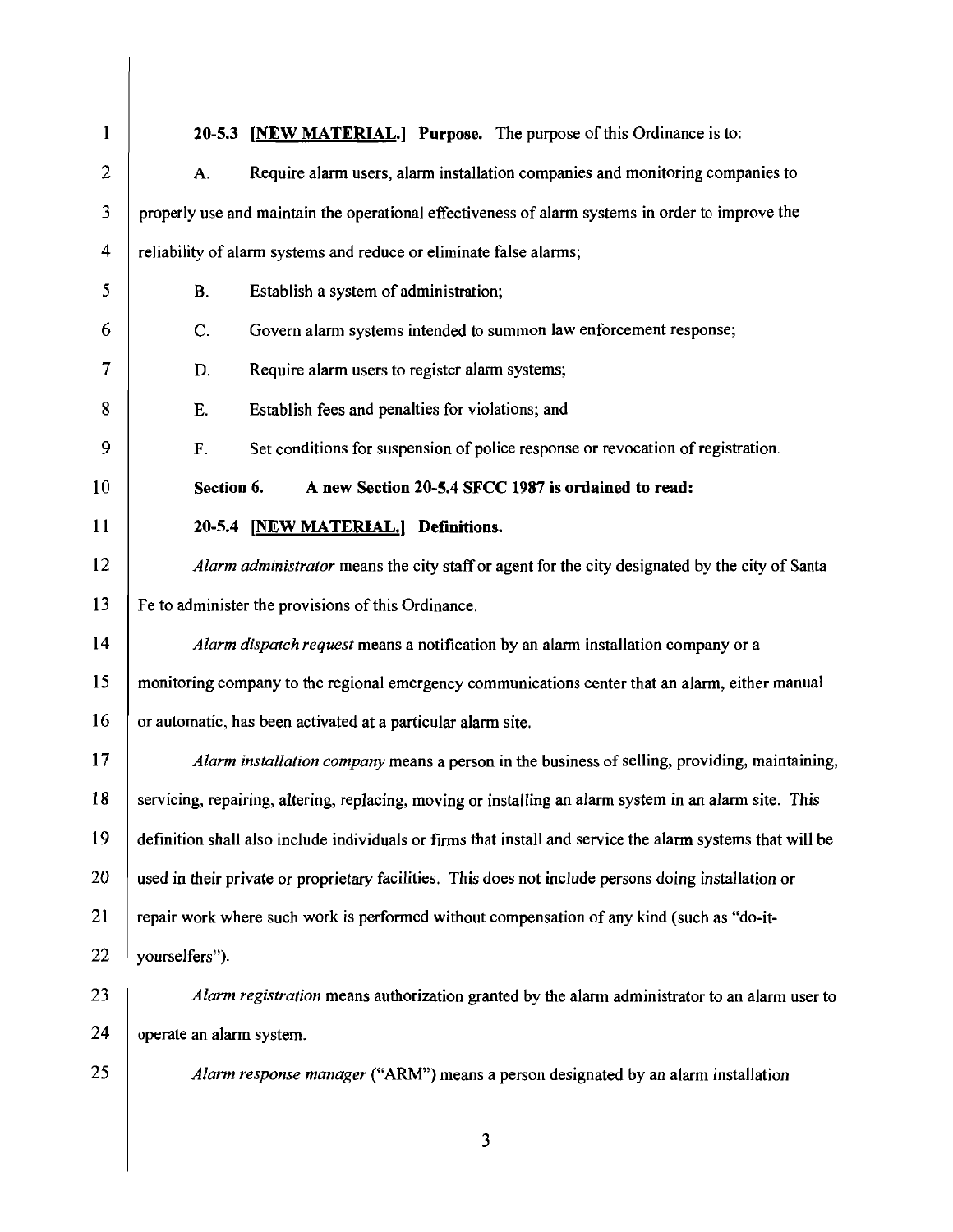1 2 company to handle alarm issues for the company and act as the primary point of contact for the alarm administrator.

*3* 4 5 *Alarm site* means a single fixed premises or location served by an alarm system or systems. Each unit, if served by a separate alarm system in a multi-unit building or complex, shall be considered a separate alarm site.

*6* 7 8 9 10 11 *Alarm system* means a device or series of devices, including, but not limited to, hardwired systems and systems interconnected with a radio frequency method such as cellular or private radio signals, which emit or transmit a remote or local audible, visual or electronic signal indicating an alarm condition and intended to summon police or fire response, including local alarm systems. Alarm system does not include an alarm installed in a vehicle or on someone's person unless the vehicle or the personal alarm is permanently located at a site.

*12* 13 14 15 *Alarm user* means any person that has contracted for monitoring, repair, installation or maintenance service from an alarm installation company or monitoring company for an alarm system, or any person that owns or operates an alarm system which is not monitored, maintained or repaired under contract.

*16* 17 18 *Alarm user awareness class* means a class conducted for the purpose of educating alarm users about the responsible use, operation, and maintenance of alarm systems and the problems created by false alarms.

19 20 21 22 23 24 25 *ANSIISlA control panels standard CP-OI* means the ANSI - American National Standard Institute approved Security Industry Association - SIA CP-01 control panel standard, as may be updated from time to time, that details recommended design features for security system control panels and their associated arming and disarming devices to reduce the incidence of false alarms. Control panels built and tested to this standard by Underwriters Laboratory (UL), or other nationally recognized testing organizations, will be marked to state: "Design evaluated in accordance with SIA CP-Ol *Control* Panel Standard *Features* for False Alarm Reduction".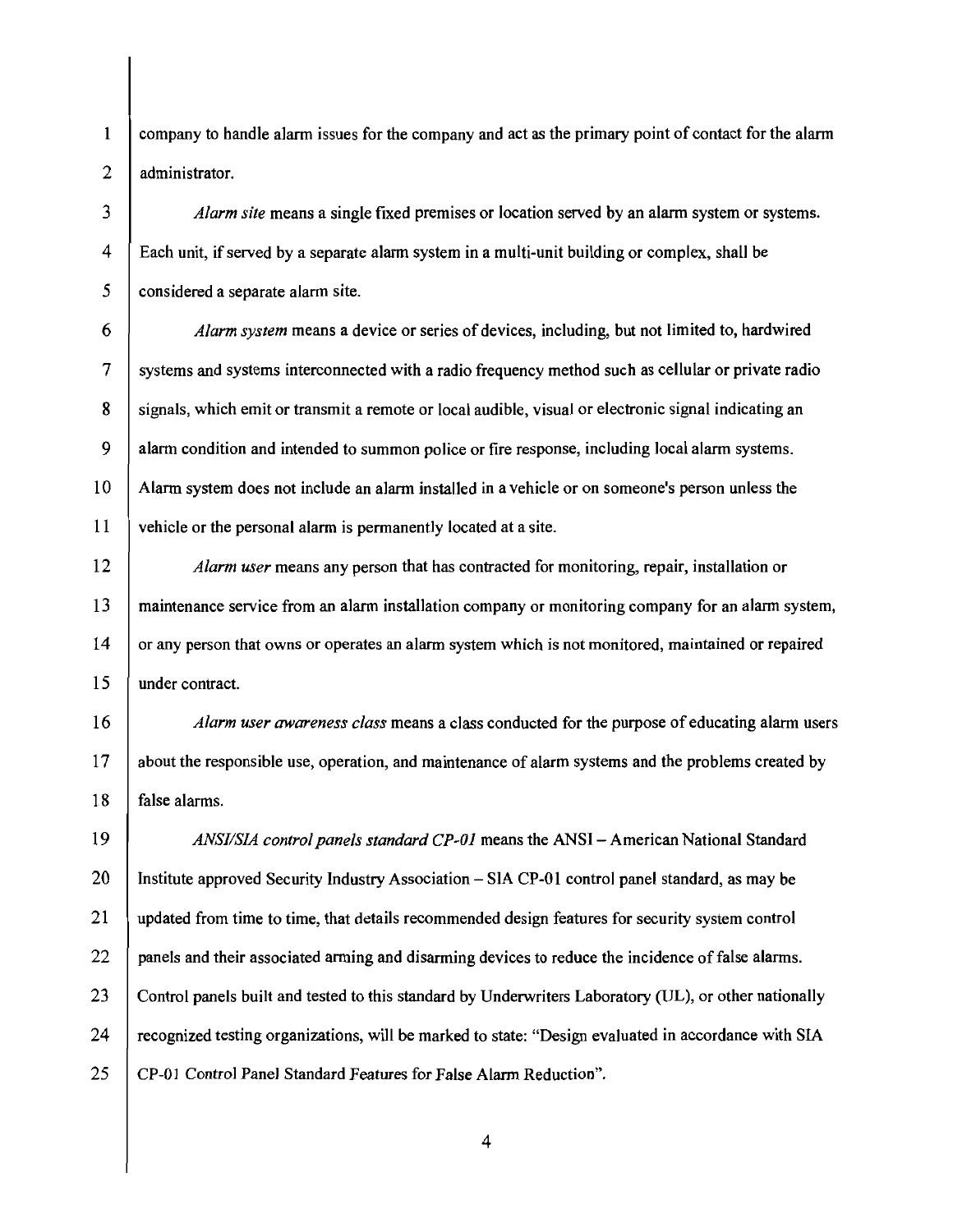*Arming station* means a device from which the alarm system is turned on (armed) and off (disarmed).

1

2

*3*

4

5

*6*

7

8

12

13

14

17

18

19

*Audio verification* means the transfer of sounds from the protected premises to the monitoring company, as a result of activation of one or more devices, to confinn or deny the validity of the alann signal.

*Automatic voice dialer* means any electrical, electronic, mechanical, or other device capable of being programmed to send a prerecorded voice message, when activated, over a telephone line, radio or other communication system, to the regional emergency communications center.

*9* 10 11 *Cancellation* means the process where response is terminated when a monitoring company for the alarm site notifies the regional emergency communications center that there is not an existing situation at the alann site requiring law enforcement agency response after an alann dispatch request.

*Conversion* means the transaction or process by which one alann installation company or monitoring company begins the servicing and/or monitoring of a previously unmonitored alann system or an alarm system previously serviced and/or monitored by another alarm company.

*15* 16 *Dual technology* means two separate technological methods of detection in one alann system or device(s).

*Duress alarm* means a silent alarm system signal generated by the entry of a designated code into an arming station in order to signal that the alarm user is being forced to turn off the system and requires law enforcement response.

*20* 21 22 *Enhanced call verification ("ECV")* means a monitoring procedure requiring that a minimum of two calls be made prior to making an alann dispatch request. The two calls shall be made to different phone numbers where a responsible party can typically be reached.

*23* 24 25 *False alarm* means the activation of any alarm system resulting in an alarm dispatch request, for which the responding public safety officer finds no evidence of criminal activity, fire, smoke, carbon monoxide, heat or other threat of emergency of the kind for which the alann system was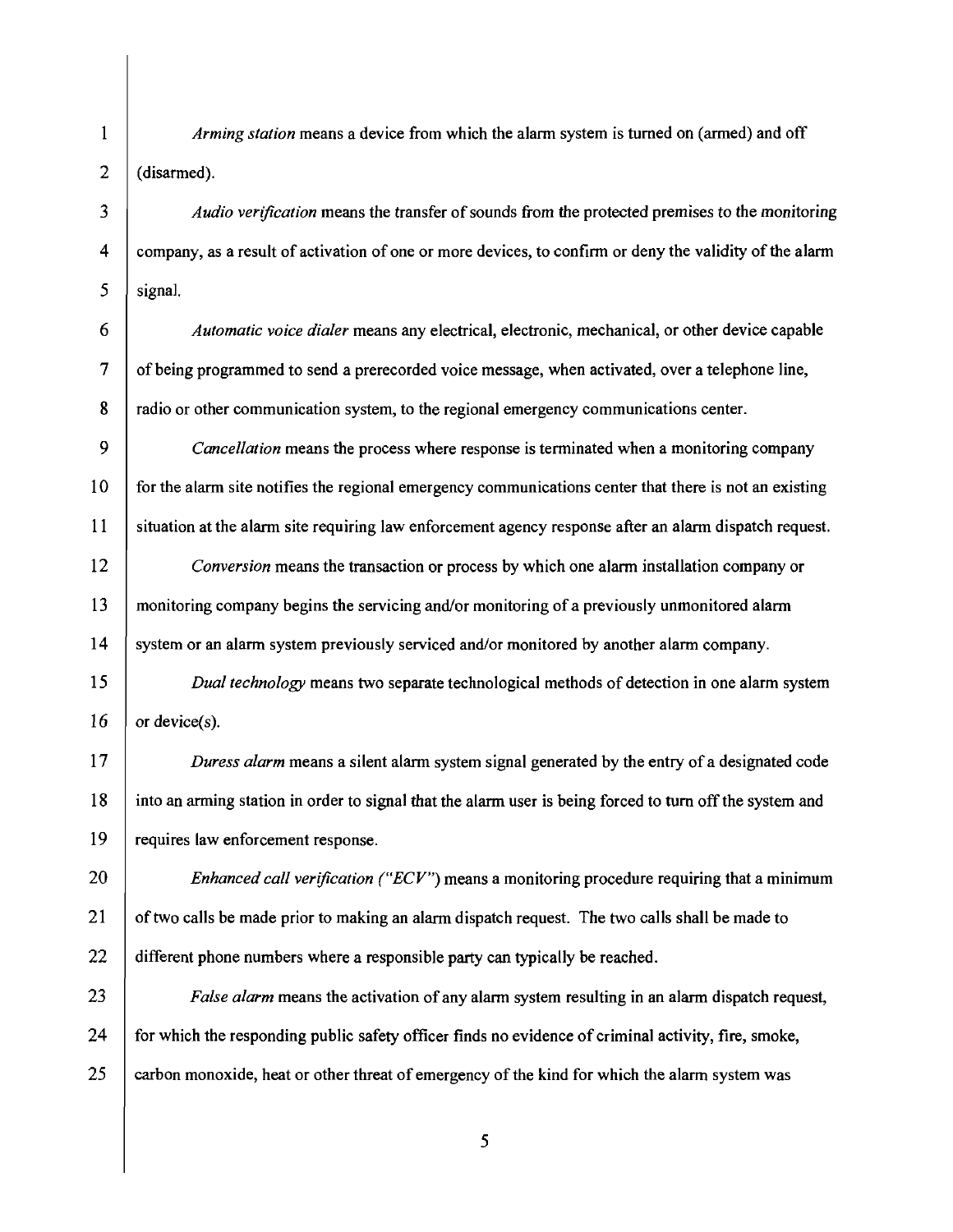$1$  designed to give notice.

| $\overline{2}$ | Holdup/robbery alarm means a silent alarm signal generated by the manual activation of a              |
|----------------|-------------------------------------------------------------------------------------------------------|
| 3              | device intended to signal a robbery in progress or immediately after it has occurred.                 |
| 4              | Law enforcement authority means the chief of police, the fire chief or other authorized               |
| 5              | representative of a law enforcement agency.                                                           |
| 6              | License means a license issued by the city of Santa Fe to an alarm installation company and           |
| 7              | monitoring company to sell, install, monitor, repair, or replace alarm systems.                       |
| 8              | Local alarm system means any alarm system, which is not monitored, that annunciates an                |
| 9              | alarm only at the alarm site.                                                                         |
| 10             | <i>Monitoring</i> means the process by which a monitoring company receives signals from an            |
| 11             | alarm system and relays an alarm dispatch request to the regional emergency communications center     |
| 12             | for the purpose of summoning law enforcement to the alarm site.                                       |
| 13             | Monitoring company means a person in the business of providing alarm system monitoring                |
| 14             | services.                                                                                             |
| 15             | One plus duress alarm means the manual activation of a silent alarm signal by entering a              |
| 16             | code at an arming station that adds one to the last digit of the normal arm/disarm code (for example, |
| 17             | normal code = $1234$ , one plus duress code = $1235$ ).                                               |
| 18             | Other electronic means is the real-time audio/video surveillance of an alarm site by the              |
| 19             | monitoring company, by means of devices that permit the direct, live listening in or viewing of an    |
| 20             | alarm site or portions thereof.                                                                       |
| 21             | <i>Panic alarm</i> means an audible alarm system signal generated by the manual activation of a       |
| 22             | device intended to signal a life threatening or emergency situation requiring law enforcement         |
| 23             | response.                                                                                             |
| 24             | Person means an individual, corporation, partnership, association, organization or similar            |
| 25             | entity.                                                                                               |
|                |                                                                                                       |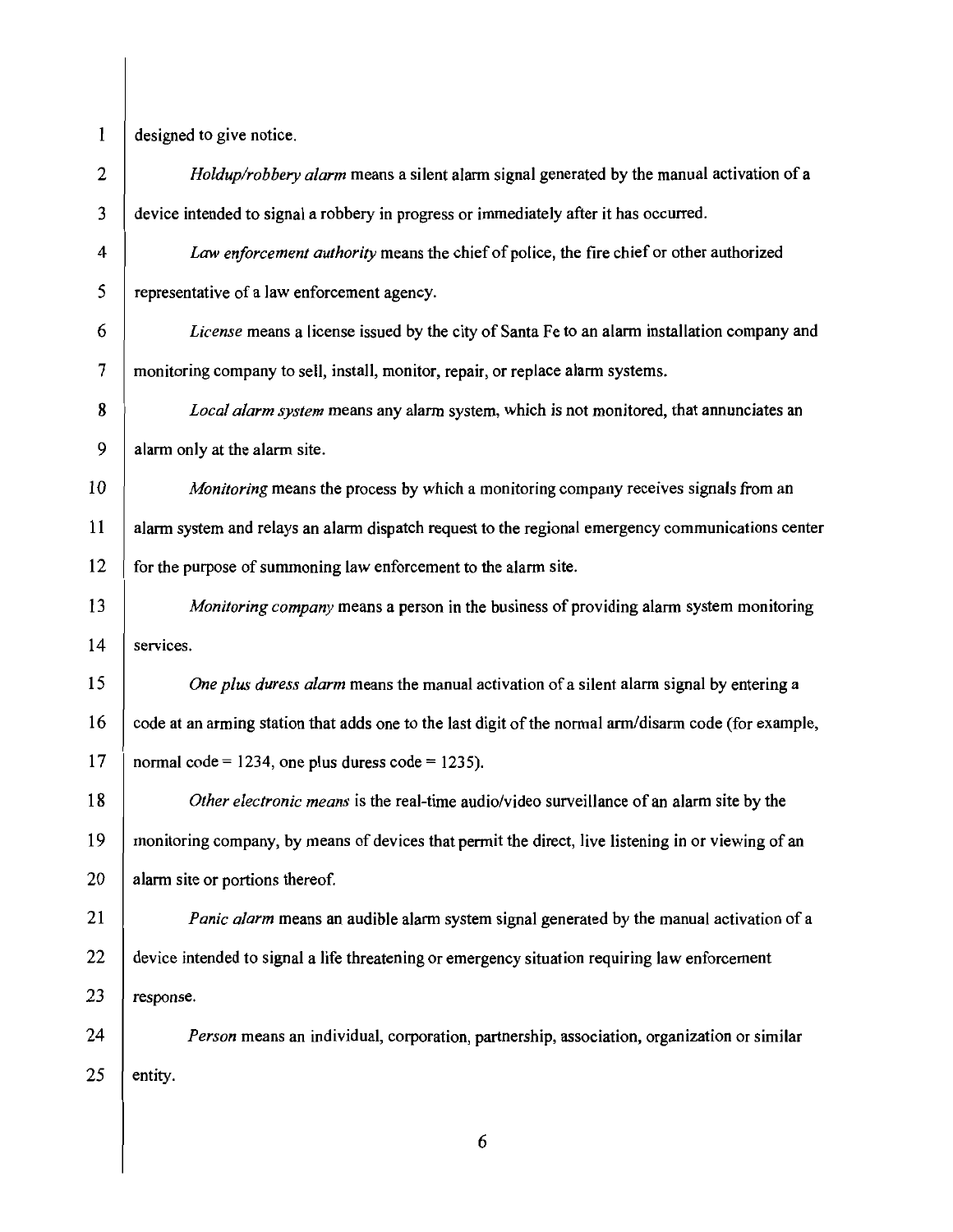| 1                       | Regional emergency communications center ("RECC") means the city/county entity that                   |
|-------------------------|-------------------------------------------------------------------------------------------------------|
| $\overline{2}$          | receives all police, fire, medical and animal control emergency 911 calls and non-emergency calls for |
| 3                       | the city of Santa Fe and Santa Fe county and dispatches the appropriate law enforcement personnel to  |
| $\overline{\mathbf{4}}$ | the location as needed.                                                                               |
| 5                       | Responder means an individual capable of reaching and having access to the alarm site, the            |
| 6                       | code to the alarm system, and the authority to approve repairs to the alarm system.                   |
| 7                       | Suspension of response means the termination of police response to an alarm at a specified            |
| 8                       | alarm site as a result of false alarms or other violation of the Alarm System Ordinance.              |
| 9                       | Takeover means the transaction or process by which an alarm user takes over control of an             |
| 10                      | existing alarm system, which was previously controlled by another alarm user.                         |
| 11                      | Video verification means the transfer of video images to the monitoring company reflecting            |
| 12                      | conditions existing at the protected premises at the time an alarm was activated through the use of   |
| 13                      | video technology.                                                                                     |
| 14                      | Zones means the capability of an alarm system to separate and report incidents or alarms by           |
| 15                      | area. (Example: Zone 1 - Front Door Contact; Zone 2 - Front Entry Motion Detector)                    |
| 16                      | A new Section 20-5.5 SFCC 1987 is ordained to read:<br>Section 7.                                     |
| 17                      | 20-5.5 [NEW MATERIAL.]<br><b>Registration Required; Application; Fee;</b>                             |
| 18                      | <b>Transferability; False Statements.</b>                                                             |
| 19                      | No alarm user shall operate, or cause to be operated, an alarm system at its alarm site<br>A.         |
| 20                      | without a valid alarm registration. A separate alarm registration is required for each alarm site.    |
| 21                      | <b>B.</b><br>The non-refundable fee for an alarm registration or an alarm registration renewal is     |
| 22                      | set forth in Section 20-5.14 SFCC 1987 and shall be paid by the alarm user. The initial alarm         |
| 23                      | registration fee shall be submitted to the alarm administrator within five (5) days after the alarm   |
| 24                      | system installation or alarm system takeover.                                                         |
| 25                      | The alarm registration application shall include the following information:<br>C.                     |
|                         |                                                                                                       |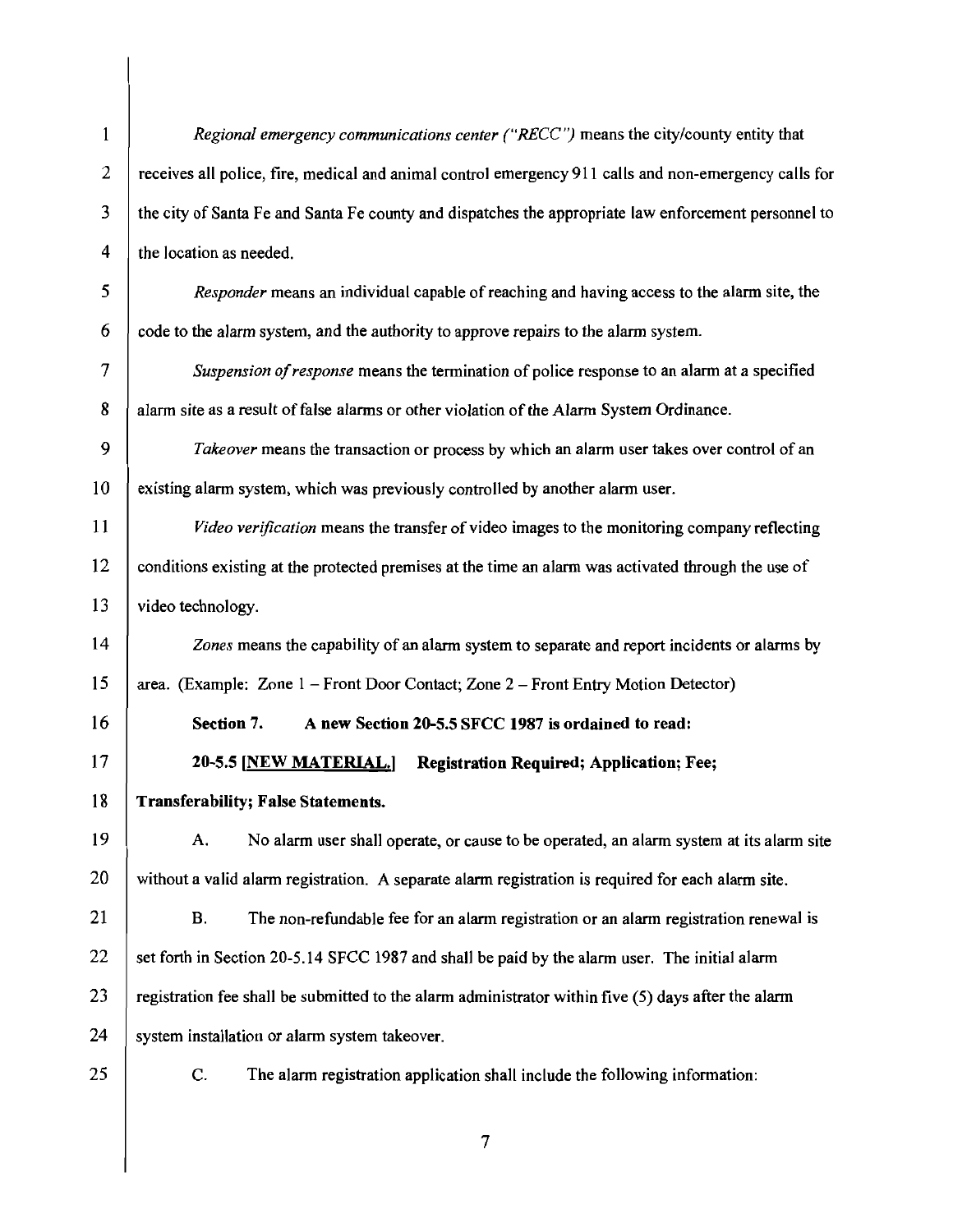| 1  | The name, complete address (including apartment/suite number), mailing<br>(1)                 |  |  |
|----|-----------------------------------------------------------------------------------------------|--|--|
| 2  | address, if different from the address of the alarm site; and telephone numbers of the person |  |  |
| 3  | who will be the registration holder and be responsible for the proper maintenance and         |  |  |
| 4  | operation of the alarm system and the payment of fees assessed under this article.            |  |  |
| 5  | The classification of the alarm site as either residential or commercial.<br>(2)              |  |  |
| 6  | (3)<br>The classification of the alarm system (burglary, fire, holdup, duress, panic          |  |  |
| 7  | or other) and for each classification whether such alarm is audible or silent.                |  |  |
| 8  | (4)<br>Detailed information regarding any dangerous or special conditions present             |  |  |
| 9  | at the alarm site.                                                                            |  |  |
| 10 | (5)<br>The names and telephone numbers of at least two individuals who are able               |  |  |
| 11 | and have agreed to:                                                                           |  |  |
| 12 | Receive notification of an alarm system activation at any time;<br>(a)                        |  |  |
| 13 | Respond to the alarm site within thirty (30) minutes at any time; and<br>(b)                  |  |  |
| 14 | Upon request is able to grant access to the alarm site and deactivate<br>(c)                  |  |  |
| 15 | the alarm system if necessary.                                                                |  |  |
| 16 | One of the two individuals may be the alarm response manager.                                 |  |  |
| 17 | (6)<br>If alarm site is commercial, the type of business conducted.                           |  |  |
| 18 | (7)<br>A signed affidavit from the alarm user which states as applicable:                     |  |  |
| 19 | The date of installation, conversion or takeover of the alarm system,<br>(a)                  |  |  |
| 20 | whichever is applicable;                                                                      |  |  |
| 21 | (b)<br>The name, address, telephone number and city of Santa Fe business                      |  |  |
| 22 | license number of the alarm installation company or companies performing the alarm            |  |  |
| 23 | system installation, conversion or takeover; and the name, address, telephone number          |  |  |
| 24 | and city of Santa Fe business license number of the alarm installation company                |  |  |
| 25 | responsible for providing service to the alarm system;                                        |  |  |
|    |                                                                                               |  |  |
|    | 8                                                                                             |  |  |
|    |                                                                                               |  |  |

 $\mathbb{R}^n$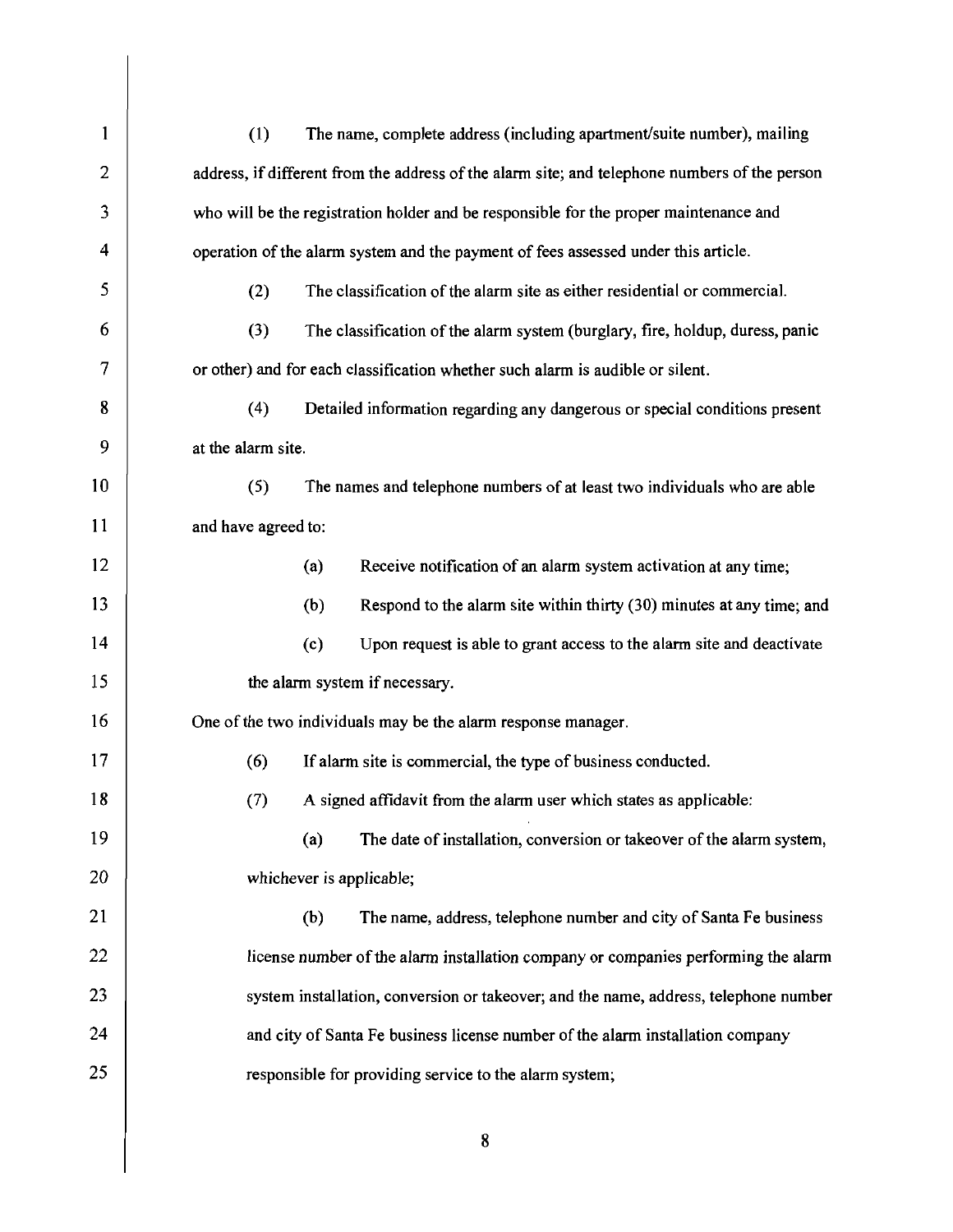1 2 3 4 5 6 7 8 9 10 11 12 13 14 15 16 17 18 19 20 21 22 23 24 25 (c) The name, address, telephone number and city of Santa Fe business license number of the monitoring company if different from the alarm installation company; (d) That the alarm user has been trained by the alarm installation company in the proper use of the alarm system, including instructions on how to avoid false alarms; (e) That the signed statement by the alarm installation company verifying the training is attached to the alarm registration application; and (f) That a set of written operating instructions for the alarm system, including written guidelines on how to avoid false alarms, has been left with the alarm user by the alarm installation company. (8) Acknowledgement that law enforcement response may be influenced by factors including, but not limited to, the availability of police units, priority of calls, weather conditions, traffic conditions, emergency conditions and staffing levels. D. Upon receipt of a completed alarm registration application form and the alarm registration fee, the alarm administrator shall register the alarm user, unless the applicant has: (I) Failed to pay a fine assessed under Section 20-5.14 SFCC 1987; or (2) Had an alarm registration for the alarm site suspended or revoked, and the violation causing the suspension or revocation has not been corrected. E. Any false statement of a material fact made by an alarm user for the purpose of obtaining an alarm registration shall be sufficient cause for refusal to issue a registration. F. An alarm registration cannot be transferred to another person or alarm site. An alarm user shall inform the alarm administrator of any change that alters any ofthe information listed on the alarm registration application within five (5) business days of such change. G. All fines and fees owed by an alarm user shall be paid before an alarm registration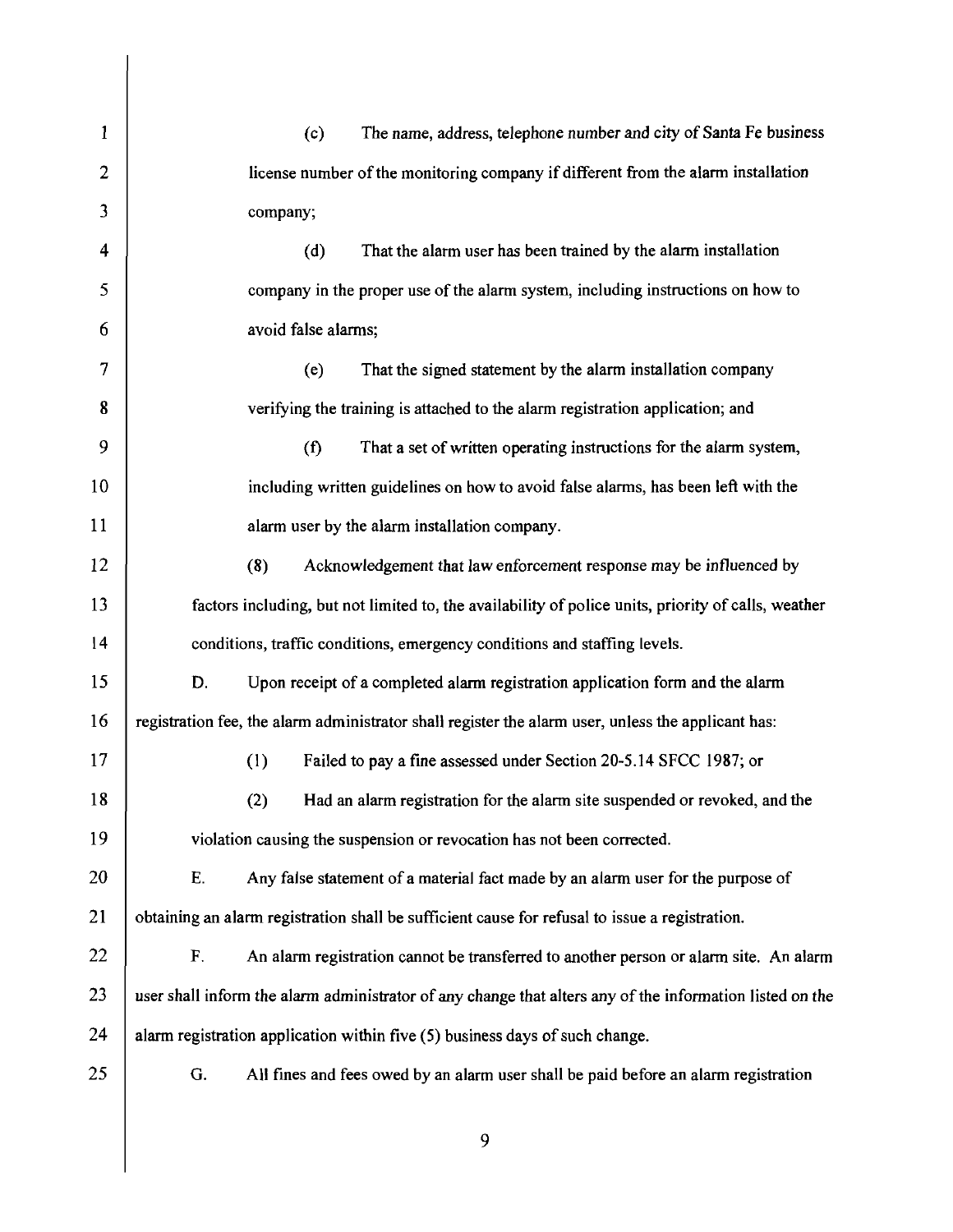may be issued or renewed.

2 3 4 5 6 7 8 9 10 11 12 13 14 15 16 17 18 19 20 21 22 23 24 25 H. Governmental entities, including federal, state, county, public schools and other political subdivisions ofthe state of New Mexico shall obtain an alarm registration, for tracking purposes only. Registration fees, services fees and fines shall not be required of such entities. Section 8. A new Section 20-5.6 SFCC 1987 is ordained to read: 20-5.6 [NEW MATERIAL.) Alarm Registration; Duration and Renewal. An alarm registration shall expire one (I) year from the date of issuance, and shall be renewed annually by submitting an updated application and a registration renewal fee to the alarm administrator. The alarm administrator shall notify each alarm user of the need to renew their registration within sixty (60) days prior to the expiration of the registration. It is the responsibility of the alarm user to submit an application for renewal prior to the registration expiration date. Failure to renew will be classified as use of a non-registered alarm system and a late fee, citations and penalties shall be assessed without waiver. A late fee may be assessed ifthe renewal is more than thirty (30) days late. Section 9. A new Section 20-5.7 SFCC 1987 is ordained to read: 20-5.7 [NEW MATERIAL.) Duties of the Alarm User. A. An alarm user shall: (I) Obtain an alarm registration for the alarm system as required in Section 20 5.5 SFCC 1987. (2) Maintain the alarm site and the alarm system in a manner that will minimize or eliminate false alarms. (3) Make every reasonable effort to have a responder to the alarm site within thirty (30) minutes when requested by the city in order to deactivate an alarm system, provide access to the alarm site; and if necessary, provide alternative security for the alarm site. (4) Not activate an alarm system for any reason other than an occurrence of an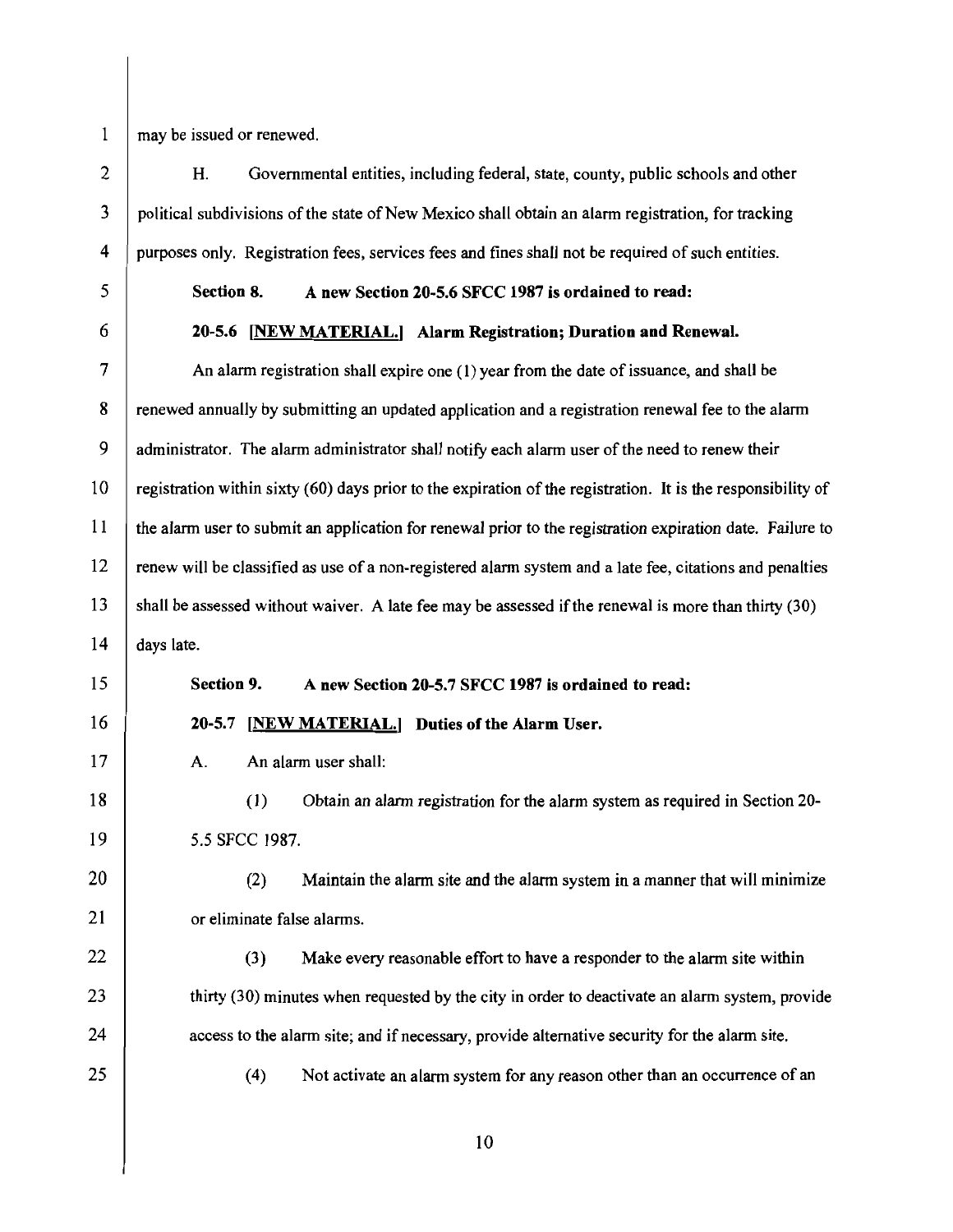$\mathbf{1}$ 

event that the alarm system was intended to report.

2 B. An alarm user shall adjust the mechanism or cause the mechanism to be adjusted so  $3$  that an alarm signal audible on the exterior of an alarm site will sound for no longer than five  $(5)$ 4 minutes after being activated.

5 C. After an alarm site has three (3) false alarms within a one (1) year period, the alarm  $6$  administrator shall notify the alarm user that the alarm user shall contract with a licensed alarm 7 installation company to inspect the alarm system. The alarm administrator may waive a required  $8$  inspection if it determines that a false alarm(s) could not have been related to a defect or malfunction 9 in the alarm system.

10 D. After an alarm site has five (5) false alarms within a one (1) year period, the alarm  $11$  administrator shall notify the alarm user that the alarm user shall contract with a licensed alarm  $12$  installation company to modify the alarm system to be more false alarm resistant and provide 13 additional user training as appropriate.

14 E. An alarm user shall not use an automatic voice dialer.

15 F. An alarm user shall maintain at each alarm site, a set of written operating instructions  $16$  for each alarm system.

17 G. An alarm user who has contracted with an alarm monitoring company shall be aware 18 of the "acclimation period" described in Section 30-5.10 SFCC 1987.

19 Section 10. A new Section 20-5.8 SFCC 1987 is ordained to read:

20 20-5.8 [NEW MATERIAL.] Licensing of Alarm Installation Companies and 21 | Monitoring Companies.

22 A. All alarm installation companies and monitoring companies shall possess a current 23 city of Santa Fe business license as provided for in Section 18-1.4 SFCC 1987. Business licenses  $24$  shall be renewed on an annual basis.

25

B. All alarm installation companies and monitoring companies shall possess a valid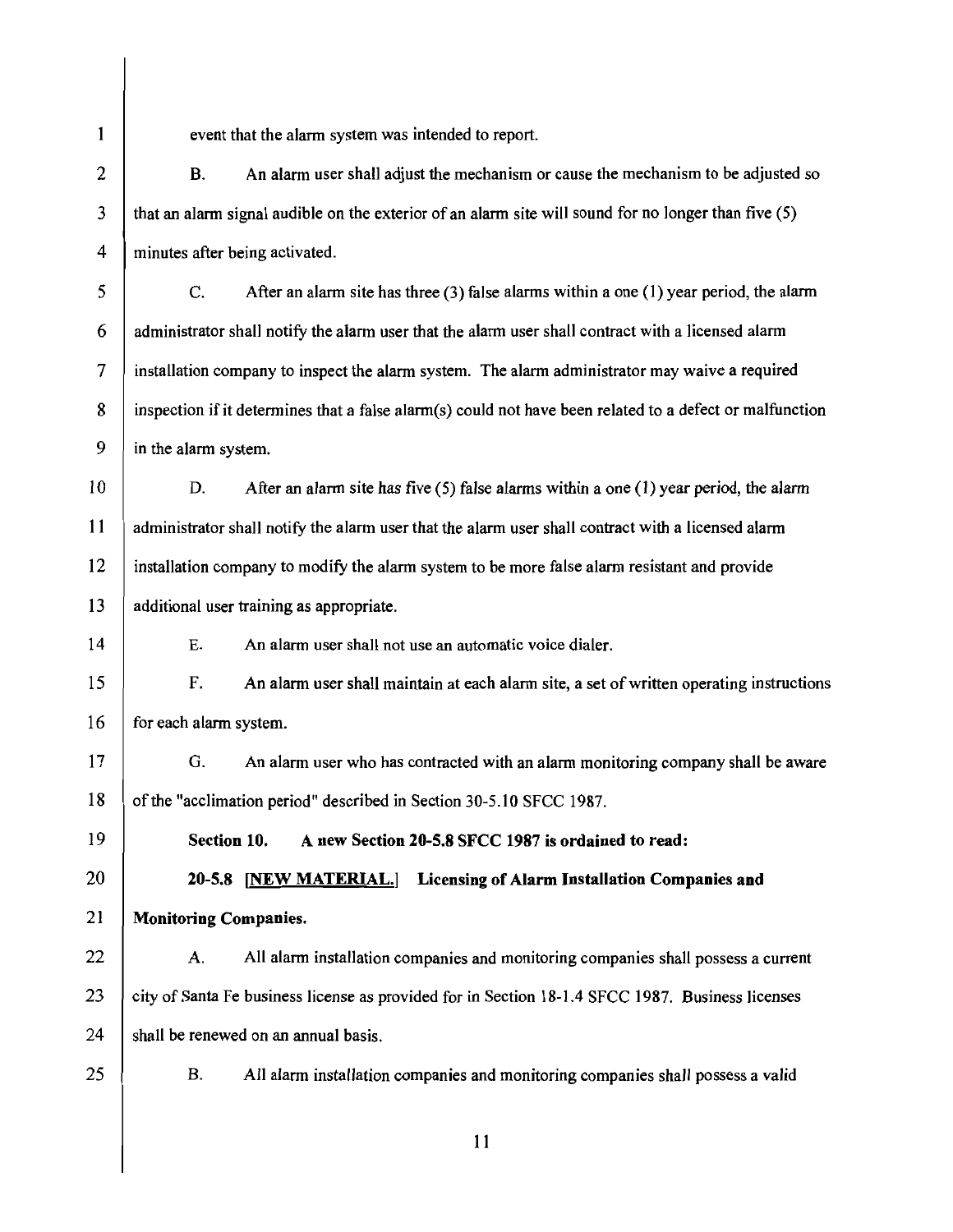1 license issued by the construction industries division of the regulation and licensing department of the 2 state of New Mexico. Said license and proof of bond shall be presented to the city at the time of 3 licensing, renewal of the business license, or upon request by the city.

4 C. Whenever any information on the business license application changes, the license holder shall notify the alarm administrator within thirty (30) days of such change.

6 Section 11. A new Section 20-5.9 SFCC 1987 is ordained to read:

7 20-5.9 [NEW MATERIAL.] Duties of Alarm Installation Company.

10 8 A. Upon the effective date of this Ordinance, alarm installation companies shall 9 stablish an outreach program for their customers. Such outreach shall include written notification that the Alarm System Ordinance has been adopted; and a summary of the Ordinance, including the 11 responsibilities and duties of alarm users.

15 12 B. The alarm installation company shall provide written and oral instructions to each of  $13$  its alarm users in the proper use and operation of each alarm system(s). Such instructions shall 14 specifically include all instructions necessary to turn the alarm system on and off and how to avoid false alarms.

16 C. Alarm installation companies shall use only ANSI/SIA CP-01 listed alarm control 17 panels on all new installations and panel replacements or upgrades.

5

18 D. An alarm installation company shall not:

20

19 (1) Install or activate automatic voice dialers;

(2) Program an alarm system so that the alarm system is capable of sending one **plus duress alarms.** The alarm installation company shall remove the one plus duress alarm **feature from alarm systems whenever an alarm technician is at the alarm site or otherwise accessing the panel for reprogramming purposes; or** 

25  $24$  (3) Program an alarm system to activate a holdup alarm, which is a single action, non-recessed button.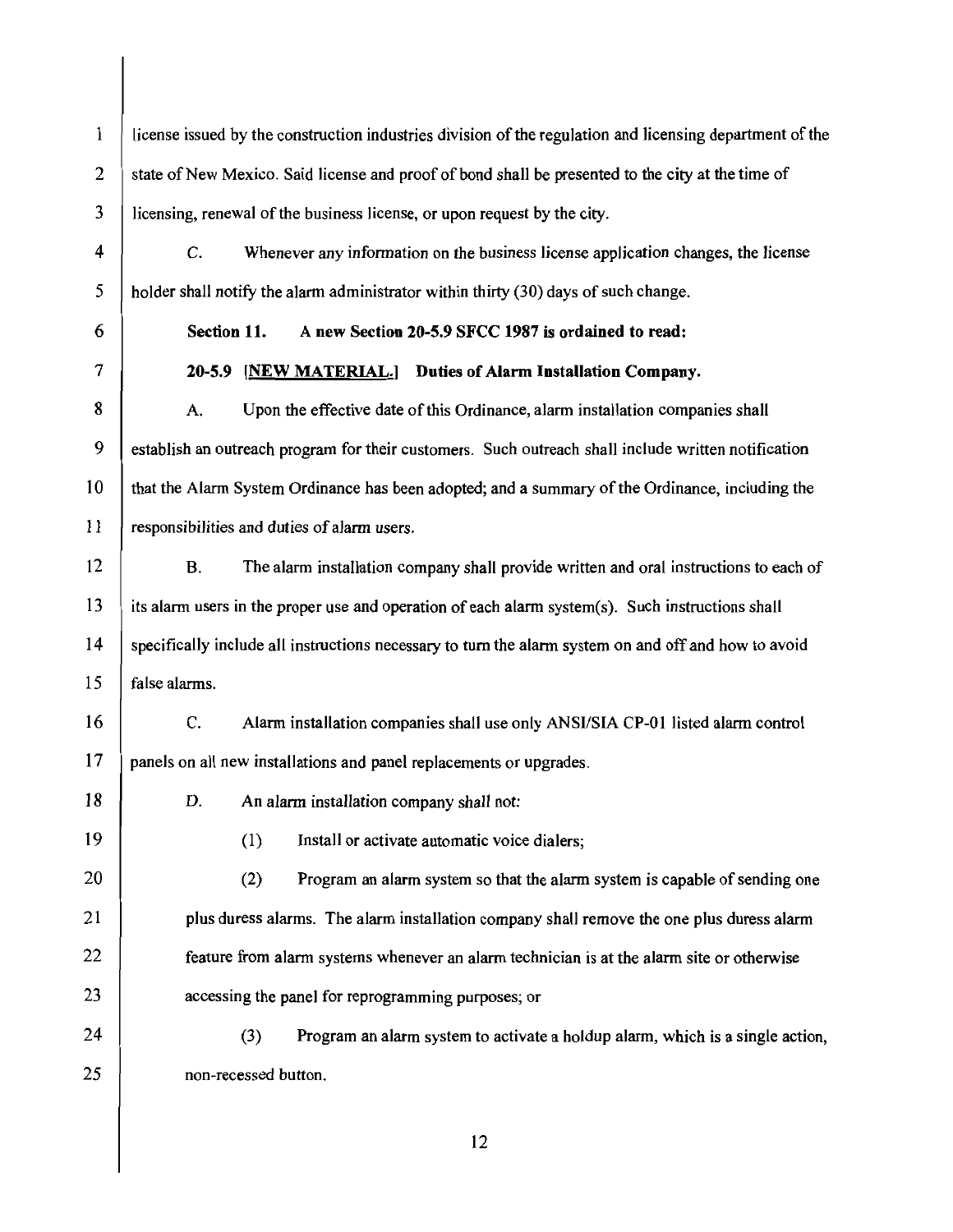$\mathbf{1}$ E. After completion of the installation of an alarm system, an alarm installation 2 company employee shall review with the alarm user the false alarm prevention checklist which shall  $3$  be provided by the alarm administrator.

5 4 F. An alarm installation company that purchases alarm system accounts from another alarm installation company shall notify the alarm users that the alarm users need to notify the alarm 6 administrator that the alarm registration needs to be updated with the name of the new alarm 7 | installation company.

10 8 G. Each alarm installation company shall designate one individual as the alarm response 9 manager (ARM) for the company who will manage alarm related issues and act as the point of contact for the alarm administrator. The ARM shall be knowledgeable of the general provisions of the 11 Ordinance, as well as have the knowledge and authority to deal with false alarm issues and respond to 12 | requests from the alarm administrator. The name, phone number, and email address of the designated  $13$  ARM shall be provided to the alarm administrator.

15 14 H. Upon the effective date ofthis Ordinance, alarm installation companies shall provide the alarm administrator with an existing customer list in a format acceptable to the alarm 16 administrator to assist the alarm administrator with creating tracking data.

20 17 | I. Alarm installation companies shall provide a monthly report to the alarm 18 administrator by the twenty-fifth day of the month listing all new alarm systems, which the alarm 19 installation company contracted to install during the previous month. Each report shall include at the minimum the name, address and phone number of the alarm user and the address of the alarm site. 21 | Nothing in this Ordinance shall prohibit the use of such information for legitimate public safety 22 | purposes. A fine in accordance with Section 20-5.14 SFCC 1987 for each monthly report that is  $23$  overdue shall be assessed to any alarm installation company that fails to provide this report by this 24 deadline.

25

J. Alarm installation companies shall assist the alarm administrator by providing the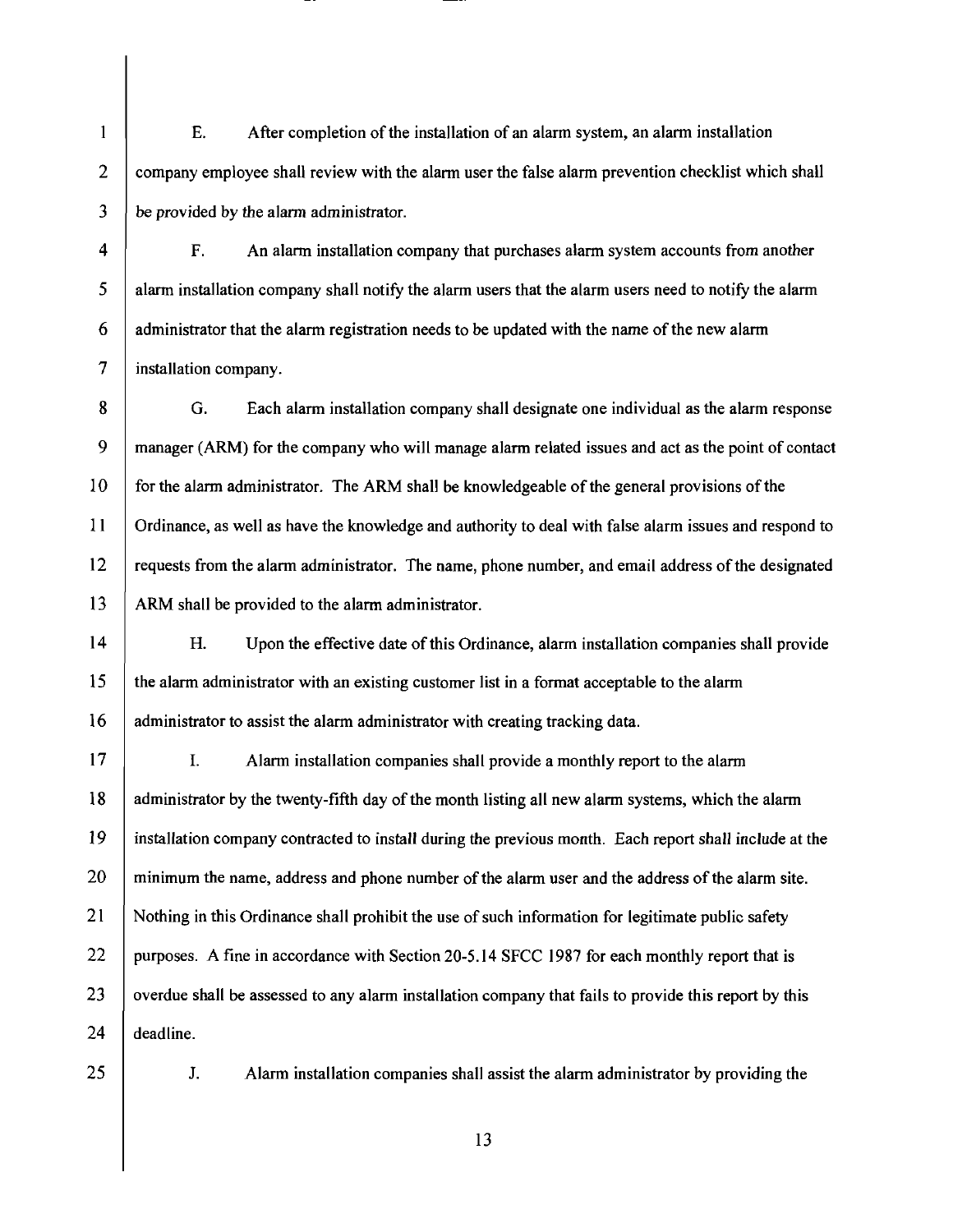1 2 initial alarm registration application to the alarm user and submit such registrations to the alarm administrator within ten (10) days of the activation of an alarm system.

3

4

5

6

7

K. If an alarm installation company repairs an alarm system within ten (10) days after a false alarm, the alarm installation company may transmit the repair invoice or other written record of the repair to the alarm administrator, in which instance the alarm administrator shall delete the false alarm from the alarm user's record. There shall be no more than two repair deletions allowed per alarm user registration per year.

8 9 10 11 12 13 14 15 16 17 18 19 L. All alarm system installation company personnel responding to alarms, or repairing or installing alarm systems shall wear a picture identification card issued by the alarm installation company on their company uniform, which identifies the individual and the alarm installation company. The alarm system installation company personnel includes, without limitation, any person or entity that derives any pecuniary benefit from any contract for the installation of any alarm system, including any person or entity that sells a contract for the installation or monitoring of an alarm system. This identification card shall be in a standard form approved by the alarm administrator. The identification card shall be issued by the alarm installation company after a background investigation has been conducted on that individual. No identification card shall be issued ifthe applicant has been convicted of a felony. Each alarm installation company shall pay a fine in accordance with Section 20-5.14 SFCC 1987 for each and every installation conducted in whole or in part by an employee who lacks the required background investigation or identification card.

20

Section 12. A new Section 20-5.10 SFCC 1987 is ordained to read:

## 21

20-5.10 [NEW MATERIAL.] Duties of Monitoring Company.

22 23 24 25 A. Monitoring companies shall not make an alarm dispatch request of a law enforcement agency in response to a burglar alarm signal, excluding panic, duress and holdup signals, during the first seven (7) days ("acclimation period") following an alarm system installation. The alarm administrator may grant an alarm user's request for an exemption from this waiting period based upon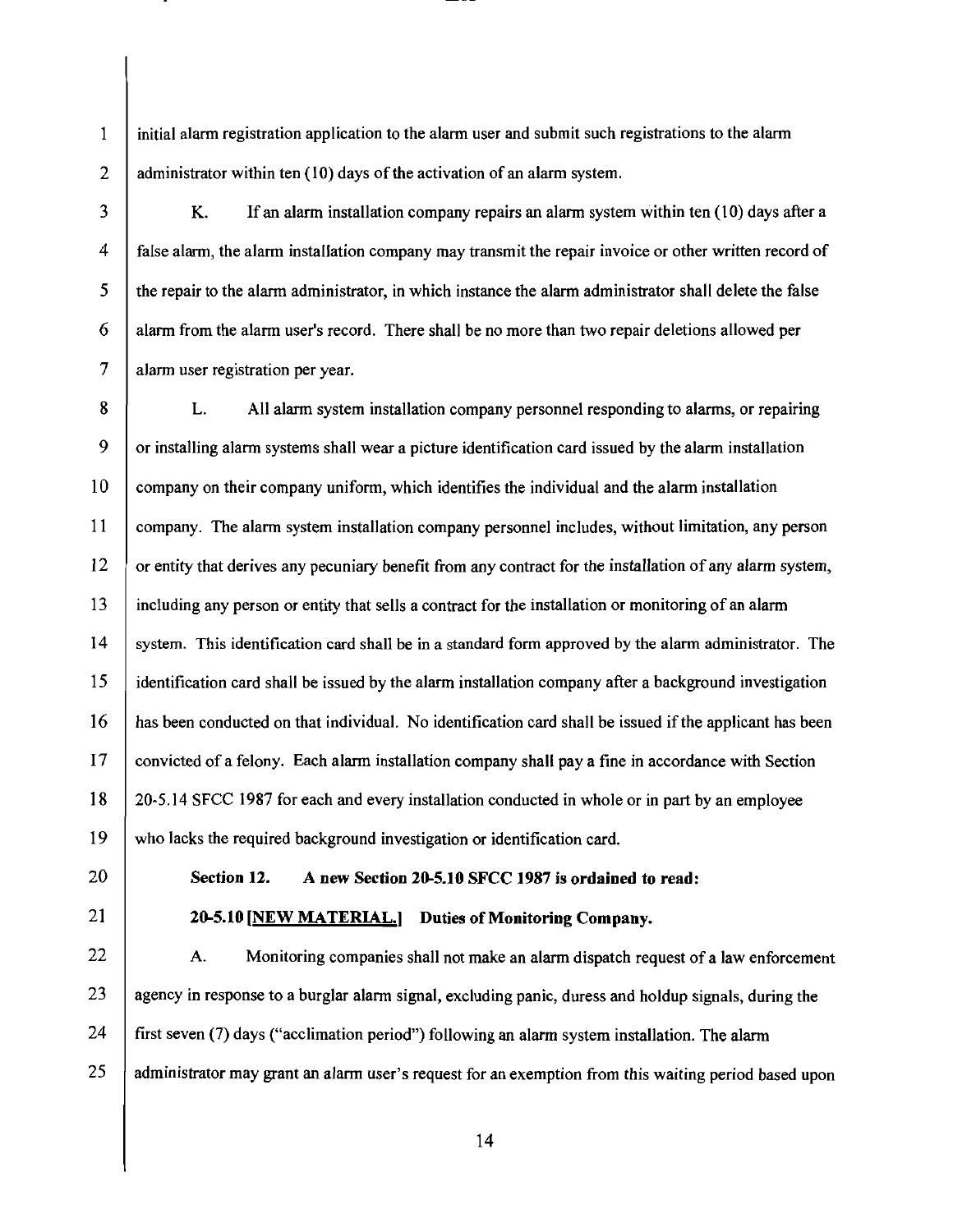| 1                        |                | a determination that special circumstances substantiate the need for the exemption.         |
|--------------------------|----------------|---------------------------------------------------------------------------------------------|
| $\overline{2}$           | <b>B.</b>      | A monitoring company shall:                                                                 |
| 3                        | (1)            | Report alarm signals by using telephone numbers designated by the alarm                     |
| 4                        | administrator; |                                                                                             |
| 5                        | (2)            | Use enhanced call verification for every alarm signal, except for duress or                 |
| 6                        |                | holdup alarm activation, before initiating an alarm dispatch request;                       |
| $\overline{\mathcal{L}}$ | (3)            | Communicate alarm dispatch requests to the regional emergency                               |
| 8                        |                | communications center in a manner and form determined by the alarm administrator;           |
| 9                        | (4)            | Communicate cancellations to the regional emergency communications                          |
| 10                       |                | center in a manner and form determined by the alarm administrator;                          |
| 11                       | (5)            | Communicate any available information (north, south, front, back, floor, etc.)              |
| 12                       |                | about the location on all alarm signals related to the alarm dispatch request;              |
| 13                       | (6)            | Communicate nature of alarm (for example: burglary, fire, robbery, panic,                   |
| 14                       |                | duress, silent, audible, interior or perimeter);                                            |
| 15                       | (7)            | Provide alarm user registration number when requesting law enforcement                      |
| 16                       | dispatch;      |                                                                                             |
| 17                       | (8)            | After an alarm dispatch request, promptly advise the regional emergency                     |
| 18                       |                | communications center if the monitoring company knows that the alarm user or the responder  |
| 19                       |                | is on the way to the alarm site;                                                            |
| 20                       | (9)            | Contact the alarm user or responder within twenty-four (24) hours via mail,                 |
| 21                       |                | fax, telephone or other electronic means when an alarm dispatch request has been made; and  |
| 22                       | (10)           | Upon the effective date of this Ordinance, monitoring companies shall                       |
| 23                       |                | maintain for a period of at least one (1) year from the date of the alarm dispatch request, |
| 24                       |                | records relating to alarm dispatch requests. Records shall include the name, registration   |
| 25                       |                | number, address and telephone number of the alarm user, the alarm system zone(s) activated, |
|                          |                |                                                                                             |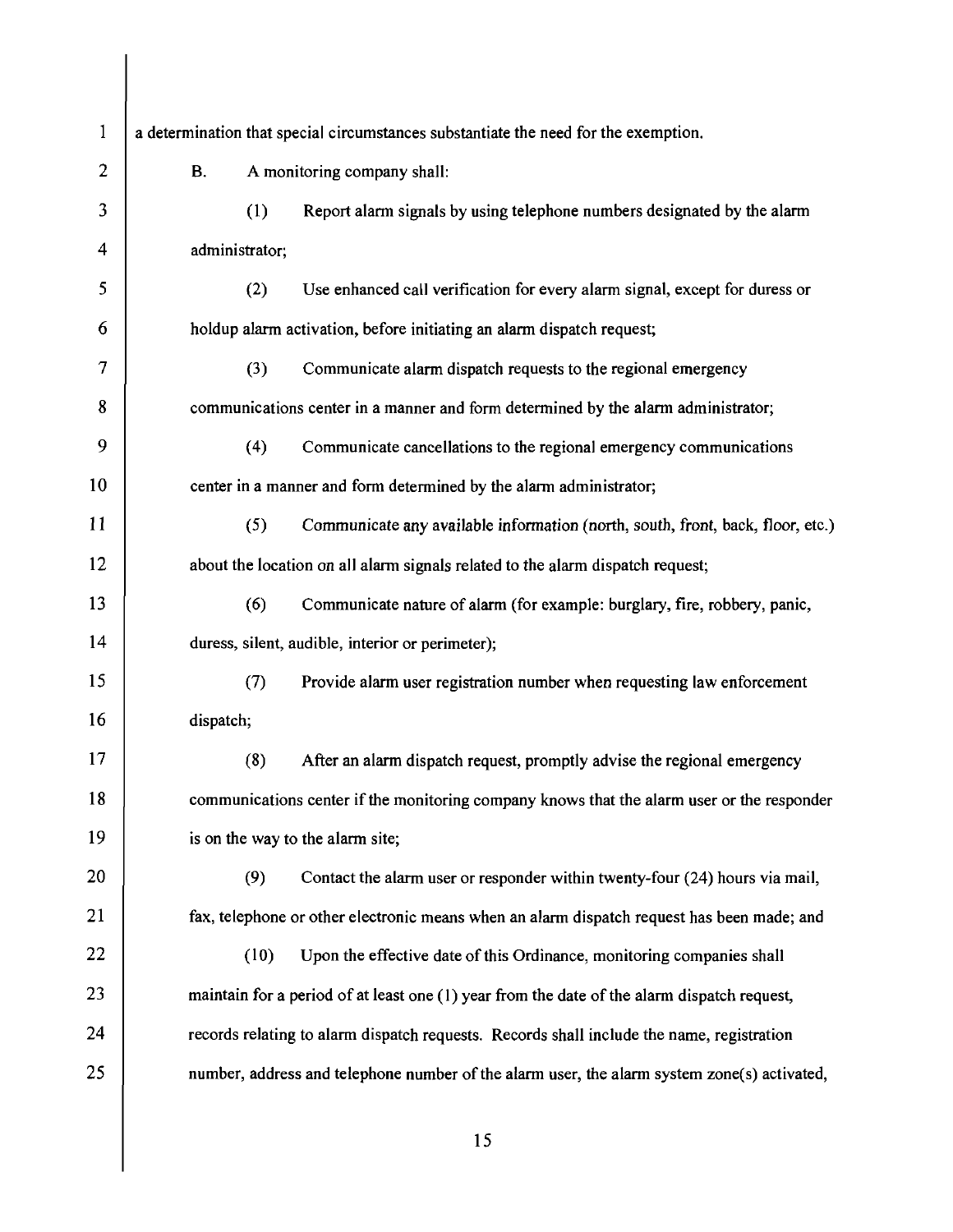the time of alarm dispatch request and evidence of an attempt to verify. The alarm administrator may request copies of such records for individually named alarm users. If the request is made within sixty (60) days of an alarm dispatch request, the monitoring company shall furnish requested records within three (3) business days of receiving the request. If the records are requested between sixty (60) days to one (I) year after an alarm dispatch request, the monitoring company shall furnish the requested records within thirty (30) days of receiving the request.

8 9 10 11 C. A monitoring company that purchases alarm system accounts from another person shall notify the alarm users that the alarm users need to notify the alarm administrator that the alarm registration needs to be updated with the name and contact information of the new alarm installation company that is servicing the alarm site and the monitoring company.

12 14 D. Upon the effective date of this Ordinance, monitoring companies shall provide the alarm administrator with an existing customer list in a format acceptable to the alarm administrator to assist the alarm administrator with creating tracking data.

15 16 17 18 19 20 21 22 E. Monitoring companies shall provide a monthly report to the alarm administrator by the twenty-fifth day of the month listing all new alarm systems, which the monitoring company contracted to monitor during the previous month. Such monthly report shall also include the cancelled alarm systems, if any. Each report shall include at the minimum the name, address and phone number of the alarm user and the address of the alarm site. Nothing in this Ordinance shall prohibit the use of such information for legitimate public safety purposes. A fine in accordance with Section 20-5.14 SFCC 1987 for each monthly report that is overdue shall be assessed to any monitoring company that fails to provide this report by this deadline.

23 24

25

1

2

3

4

5

6

7

13

F. A fine, in accordance with Section 20-5.14 SFCC 1987, shall be assessed to a monitoring company that fails to establish procedures for accepting cancellations from alarm users and for promptly conveying cancellation notification to the regional emergency communications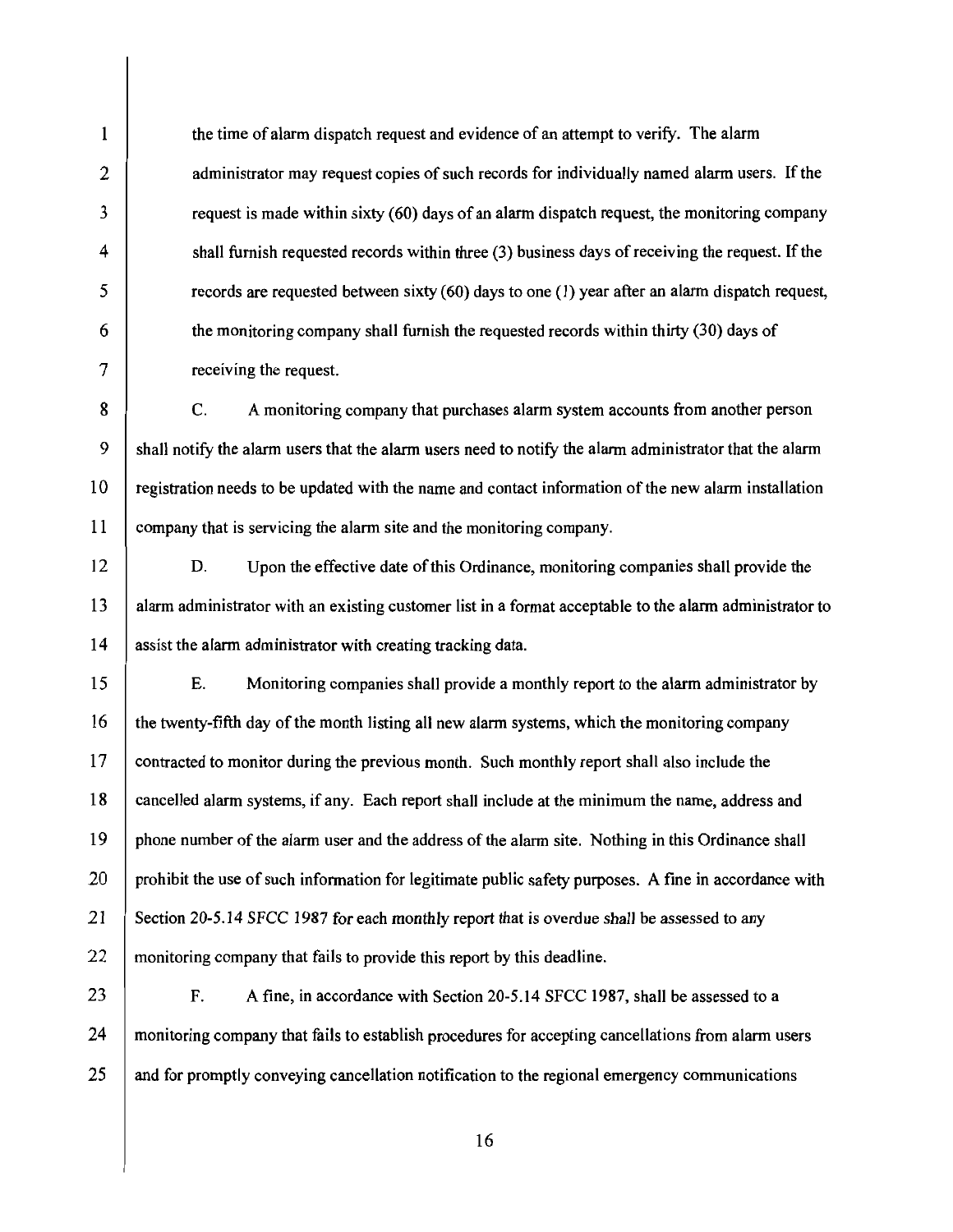| 1  |                                     |     | center or for failure to perform any of the duties in this section.                           |
|----|-------------------------------------|-----|-----------------------------------------------------------------------------------------------|
| 2  | Section 13.                         |     | A new Section 20-5.11 SFCC 1987 is ordained to read:                                          |
| 3  |                                     |     | 20-5.11 [NEW MATERIAL]<br>Duties and Authority of the Alarm Administrator.                    |
| 4  | A.                                  |     | The alarm administrator shall obtain reports from the regional emergency                      |
| 5  | communications center that include: |     |                                                                                               |
| 6  |                                     | (1) | Alarm dispatch requests;                                                                      |
| 7  |                                     | (2) | Cancellations of alarm dispatch requests; and                                                 |
| 8  |                                     | (3) | Verification that the monitoring company used enhanced call verification                      |
| 9  |                                     |     | when the alarm dispatch request was made.                                                     |
| 10 | <b>B.</b>                           |     | The alarm administrator shall establish a procedure to record alarm dispatch requests         |
| 11 |                                     |     | for the purpose of maintaining records, which shall include, without limitation the following |
| 12 | information:                        |     |                                                                                               |
| 13 |                                     | (1) | Identification of the registration number for the alarm site;                                 |
| 14 |                                     | (2) | Address of the alarm site;                                                                    |
| 15 |                                     | (3) | Date and time alarm dispatch request was received;                                            |
| 16 |                                     | (4) | Name of the monitoring company and the monitoring operator's name or                          |
| 17 | number;                             |     |                                                                                               |
| 18 |                                     | (5) | Date and time of law enforcement officer arrival at the alarm site;                           |
| 19 |                                     | (6) | Zone and zone description, if available;                                                      |
| 20 |                                     | (7) | Weather conditions, mass power failures or surges, or mass telephone line                     |
| 21 | interruptions;                      |     |                                                                                               |
| 22 |                                     | (8) | Name of alarm user /or alarm user's representatives that were contacted by                    |
| 23 |                                     |     | the monitoring company prior to the alarm dispatch request;                                   |
| 24 |                                     | (9) | Name of alarm user or representative that was available at the alarm site                     |
| 25 |                                     |     | when law enforcement was present;                                                             |
|    |                                     |     | 17                                                                                            |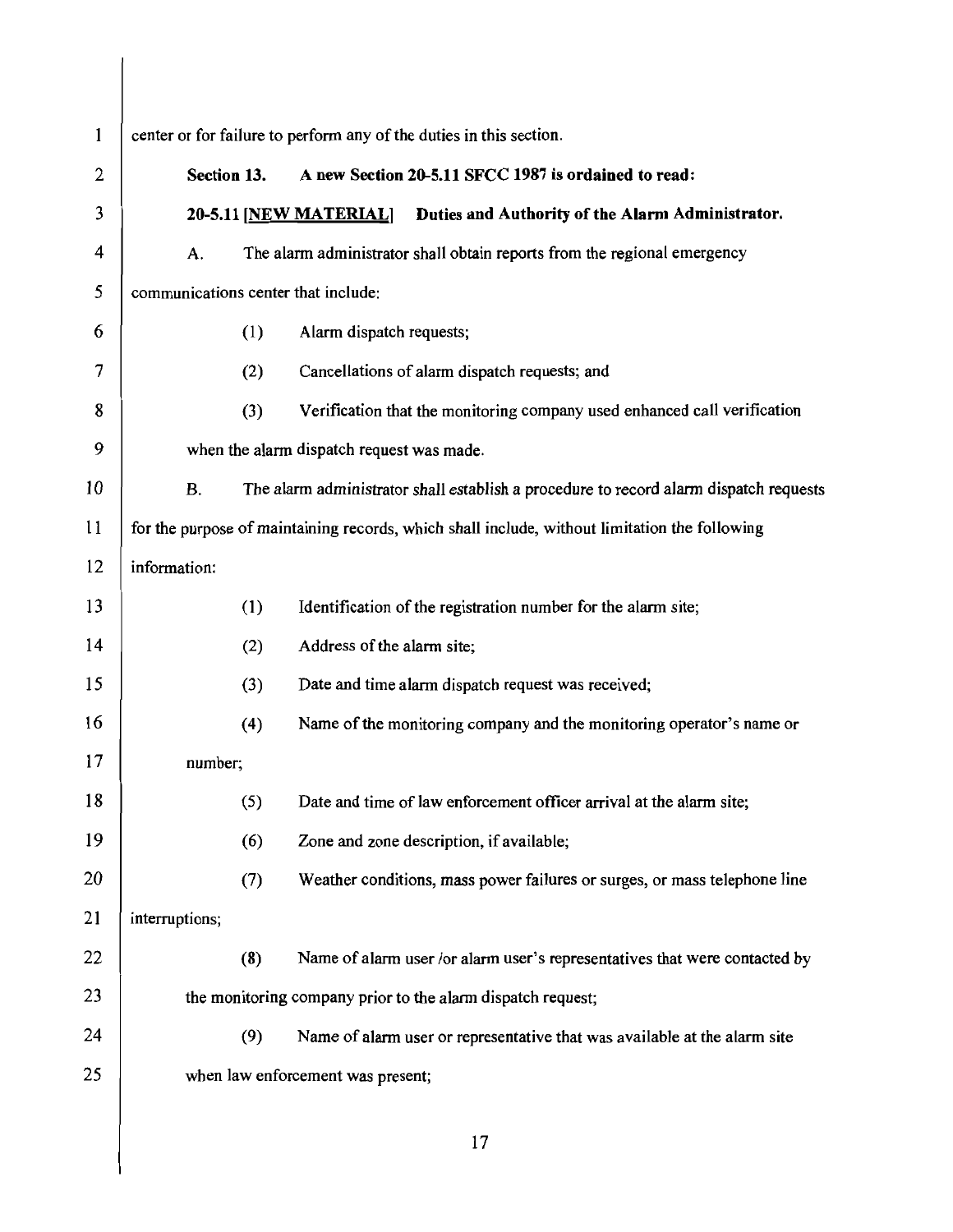| 1  | Identification of the responsible alarm installation company or monitoring<br>(10)                    |
|----|-------------------------------------------------------------------------------------------------------|
| 2  | company;                                                                                              |
| 3  | Whether law enforcement officer was unable to locate the address of the<br>(11)                       |
| 4  | alarm site; and                                                                                       |
| 5  | Cause of alarm signal, if known.<br>(12)                                                              |
| 6  | C.<br>The alarm administrator shall determine whether the alarm signal was a false alarm              |
| 7  | based upon the information collected in paragraph B. above. Alarms caused by acts of nature such as   |
| 8  | severe weather conditions that cause mass activations which are beyond the control of the alarm user, |
| 9  | or signal activations caused by documented mass power failure or surges which are beyond the          |
| 10 | control of the alarm user, or mass telephone line interruptions which are beyond the control of the   |
| 11 | alarm user shall not be counted as a false alarm.                                                     |
| 12 | The alarm administrator shall establish a procedure to notify the alarm user, in<br>D.                |
| 13 | writing, of a false alarm. The notice shall include the following information:                        |
| 14 | (1)<br>The date and time of law enforcement response to the false alarm;                              |
| 15 | The identification number of the responding law enforcement officer;<br>(2)                           |
| 16 | A statement urging the alarm user to ensure that the alarm system is properly<br>(3)                  |
| 17 | operated, inspected, and serviced in order to avoid false alarms and resulting fines;                 |
| 18 | The amount of the fine, if any;<br>(4)                                                                |
| 19 | (5)<br>A statement that city response to a false alarm shall be suspended after the                   |
| 20 | tenth $(10^{th})$ false alarm (excluding duress, holdup and panic alarms) in a twelve (12) month      |
| 21 | period; and                                                                                           |
| 22 | (6)<br>A description of the appeals procedure available to the alarm user.                            |
| 23 | The alarm administrator may require a conference with an alarm user and the alarm<br>Ε.               |
| 24 | installation company and/or monitoring company responsible for the repair or monitoring of the alarm  |
| 25 | system to review the circumstances of each false alarm. For these purposes, the alarm installation    |
|    |                                                                                                       |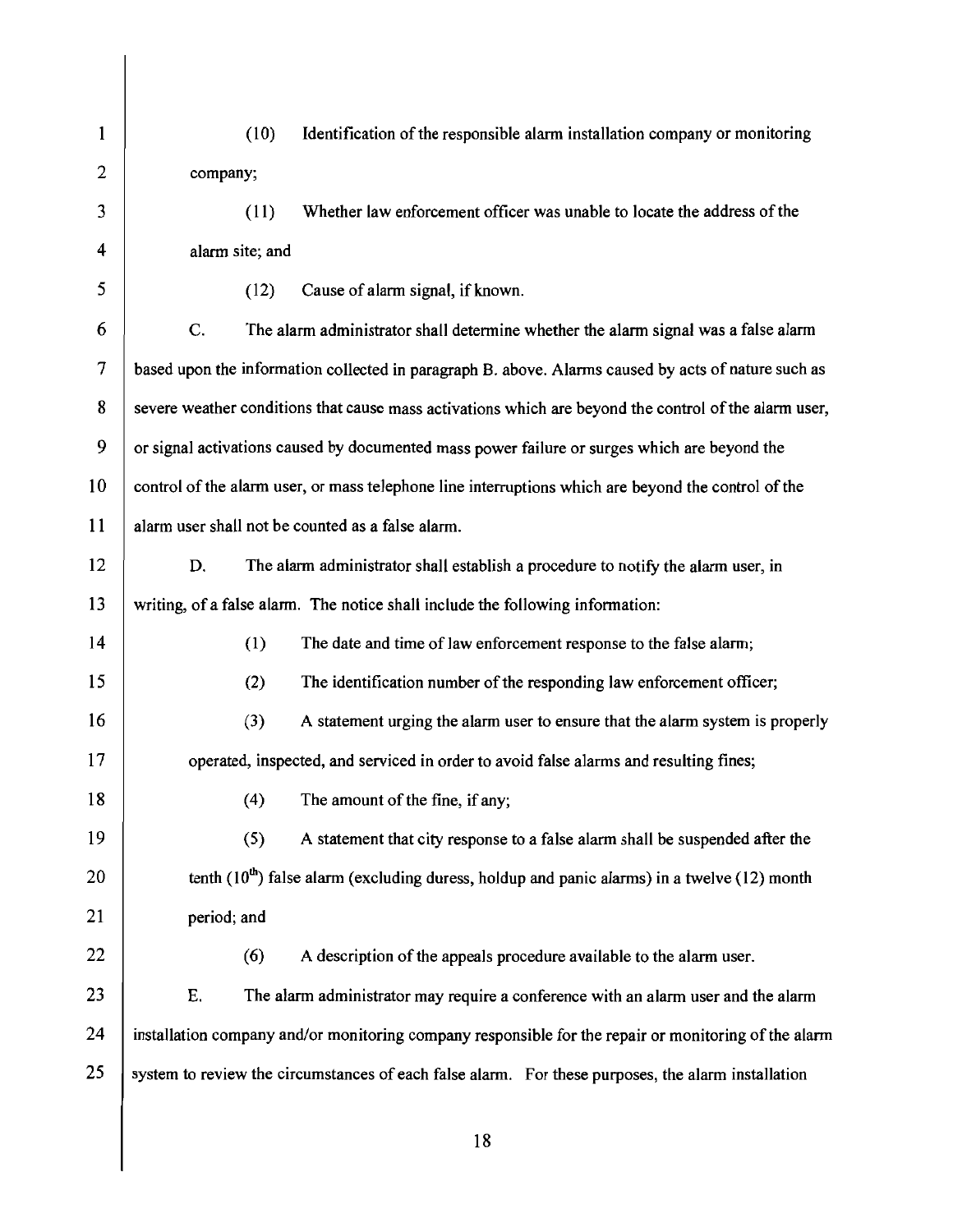1 2 company shall have contact information for the alarm response manager for each alarm site on record with the alarm administrator.

3 4 5 6 F. The alarm administrator may create and implement an alarm user awareness class. The alarm administrator may request the assistance of associations, alarm companies and law enforcement agencies in developing and implementing the class. The class shall inform alarm users of the problems created by false alarms and teach alarm users how to avoid generating false alarms.

7 8 9 G. The alarm administrator may require an alarm user to remove a holdup alarm device that is a single action, non-recessed button, or have it replaced with an acceptable dual-action or recessed device after the occurrence of a false holdup alarm.

10 11 12 H. The alarm administrator may require an alarm user to remove the duress or panic alarm capability from the alarm user's alarm system after the occurrence of a false duress or panic alarm.

13 14 I. The alarm administrator shall make available to the alarm user this Ordinance and/or an Ordinance summary sheet.

15 16 17 J. The alarm administrator shall refer commercial alarm users which have exceeded two false alarms in a twelve (12) month period for fire, smoke, carbon monoxide or heat false alarms to the city of Santa Fe fire department, fire marshal's office for inspection.

18 19 20 21 22 K. If the alarm administrator identifies an alarm installation company that is operating within the municipal boundaries of the city of Santa Fe without a license from the construction industries division of the New Mexico regulation and licensing department or without a valid Santa Fe business license, the alarm administrator shall report that business to the authorized state or local enforcement authority.

23

24

L. The alarm administrator and all employees or representatives of the city of Santa Fe shall, in the interest of public safety, hold in confidence:

25

(I) all information contained in and gathered through the alarm registration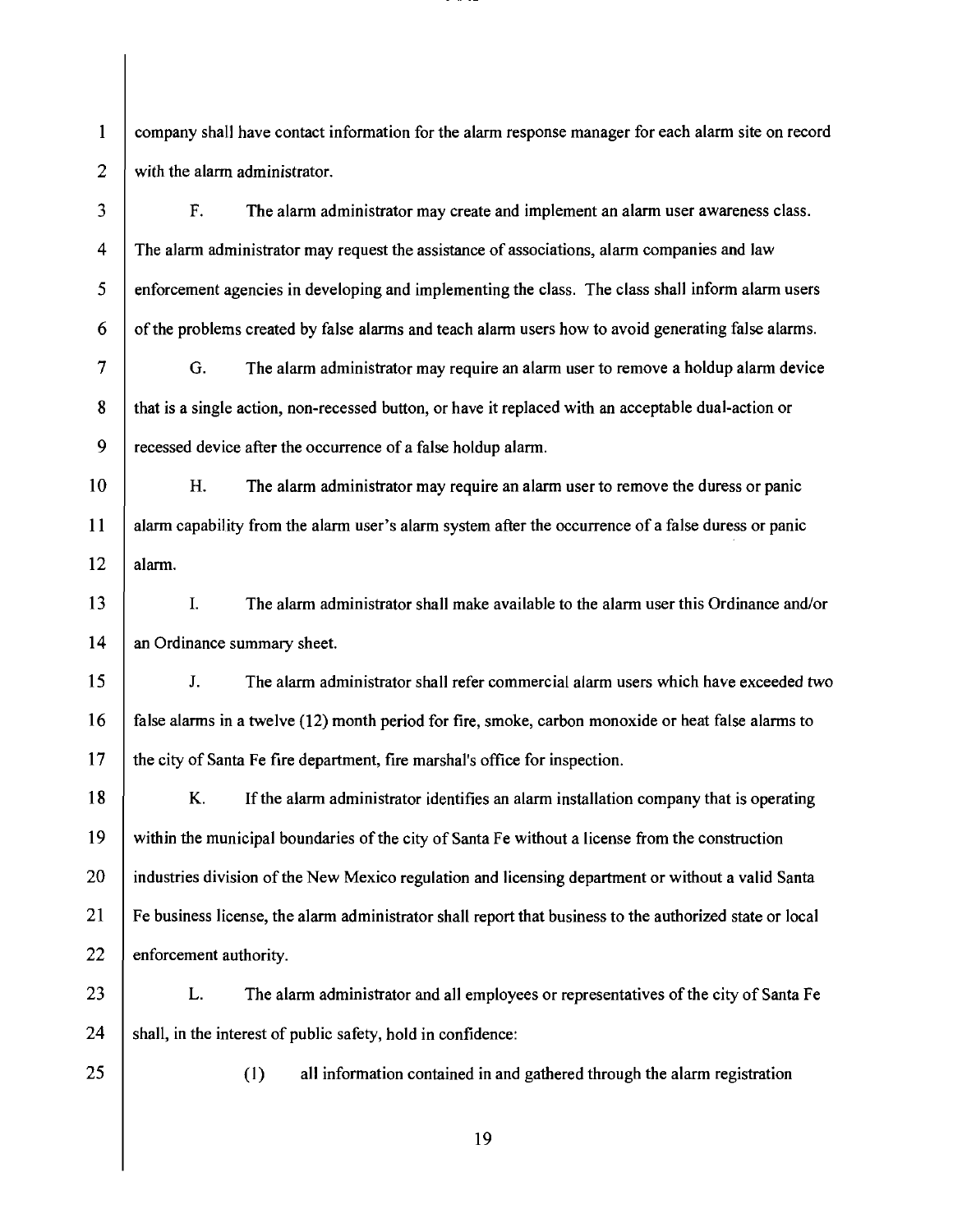| $\mathbf{1}$ | applications;                                                                                             |  |
|--------------|-----------------------------------------------------------------------------------------------------------|--|
| $\mathbf{2}$ | (2)<br>records relating to alarm dispatch requests;                                                       |  |
| 3            | (3)<br>applications for appeals;                                                                          |  |
| 4            | (4)<br>customer lists obtained from alarm installation companies; and                                     |  |
| 5            | (5)<br>customer lists obtained from monitoring companies.                                                 |  |
| 6            | Section 14.<br>A new Section 20-5.12 SFCC 1987 is ordained to read:                                       |  |
| 7            | 20-5.12 [NEW MATERIAL.] Suspension of Response.                                                           |  |
| 8            | A.<br>The alarm administrator may suspend law enforcement response to an alarm site by                    |  |
| 9            | revoking the alarm registration if it is determined that:                                                 |  |
| 10           | (1)<br>The alarm user has eleven $(11)$ or more false alarms in a twelve $(12)$ month                     |  |
| 11           | period;                                                                                                   |  |
| 12           | (2)<br>There is a statement of a material fact known to be false in the application for                   |  |
| 13           | a registration;                                                                                           |  |
| 14           | (3)<br>The alarm user has failed to make timely payment of a fee or fine assessed                         |  |
| 15           | under Section 20-5.14 SFCC 1987; or                                                                       |  |
| 16           | The alarm user has failed to submit a written certification from an alarm<br>(4)                          |  |
| 17           | installation company, that complies with the requirements of this Ordinance, stating that the             |  |
| 18           | alarm system has been inspected and repaired (if necessary) and/or additional training has                |  |
| 19           | been conducted by the alarm installation company.                                                         |  |
| 20           | <b>B.</b><br>A person commits an offense if the person operates an alarm system during the                |  |
| 21           | period in which the alarm registration is revoked and is subject to enforcement and penalties set in      |  |
| 22           | Sections 20-5.14 SFCC 1987.                                                                               |  |
| 23           | C.<br>A monitoring company commits an offense if it continues alarm dispatch requests to                  |  |
| 24           | an alarm site after notification by the alarm administrator that the registration has been revoked and is |  |
| 25           | subject to enforcement and penalties set forth in Section 20-5.14 SFCC 1987.                              |  |
|              | 20                                                                                                        |  |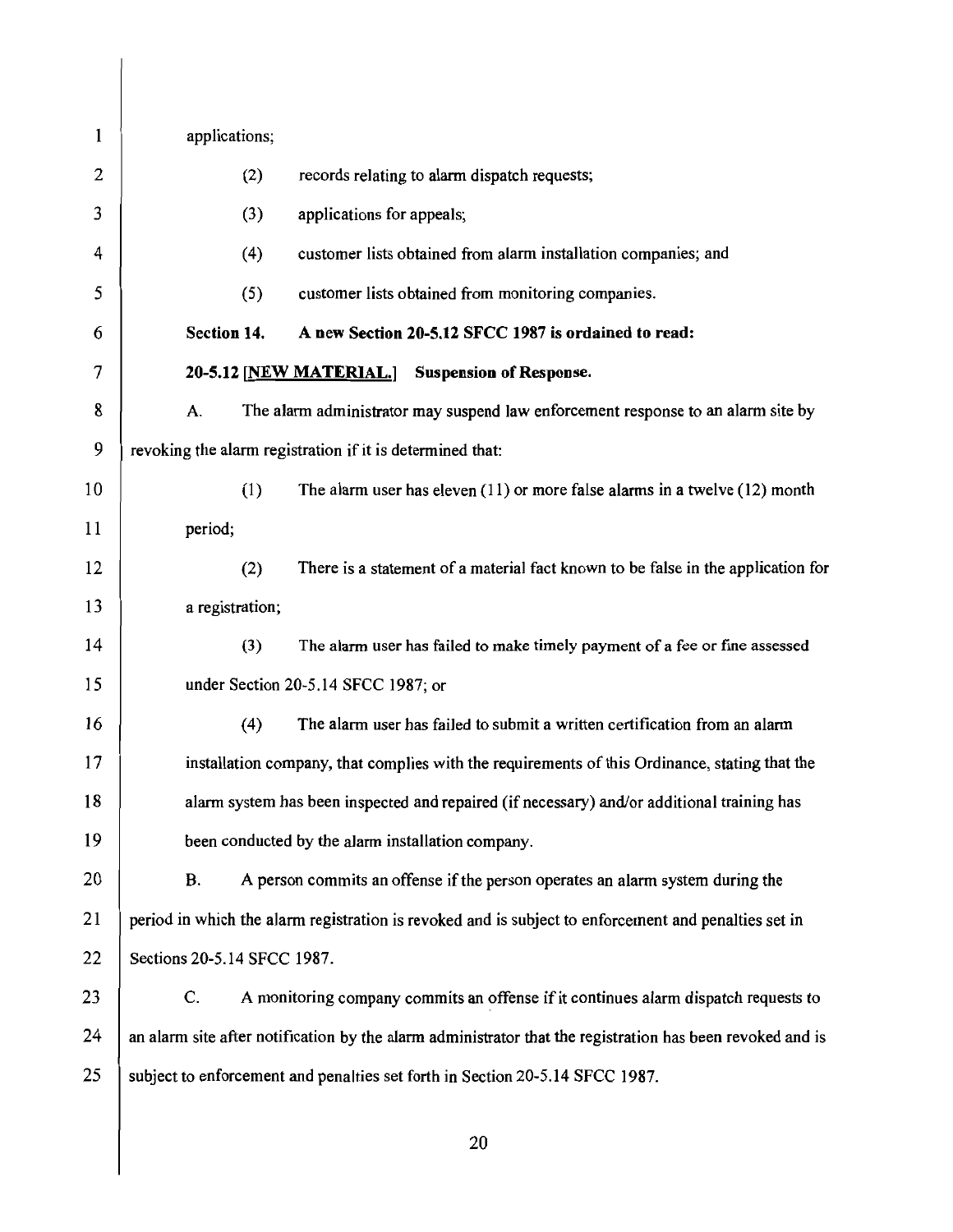1 2 3 D. Unless there is separate indication that there is a crime in progress, the city police department shall refuse response to an alarm dispatch request at an alarm site for which the alarm registration is revoked.

4 5 6 7 E. If the alarm registration is reinstated pursuant to Section 20-5.13 SFCC 1987, the alarm administrator may again suspend law enforcement response to the alarm site by again revoking the alarm registration ifit is determined that two false alarms have occurred within one year period after the reinstatement date.

**Section 15.** A **new Section 20-5.13 SFCC 1987 is ordained to read:** 

#### **20-5.13 [NEW MATERIAL.] Reinstatement.**

8

9

12

13

14

15

16

17

20

21

22

23

24

25

10 11 A. An alarm user whose alarm registration has been revoked may, at the discretion of the city, have the alarm registration reinstated by the alarm administrator if the alarm user:

(1) Pays a reinstatement fee in accordance with Section 20-5.14 SFCC 1987;

(2) Pays, or otherwise resolves, all outstanding citations and fines; and

(3) Provides satisfactory evidence to the alarm administrator that the alarm system has been inspected and repaired (if necessary) by the alarm installation company; and/or that additional training in the proper use of the alarm system was provided by the alarm installation company for all alarm users.

18 19 B. Additionally, the alarm administrator may require one or more ofthe following as a condition to reinstatement:

(1) Proof that an employee ofthe alarm installation company or monitoring company caused the false alarm;

(2) A certificate showing that the alarm user has successfully completed the alarm user awareness class as provided under 20-5.11 SFCC 1987;

(3) Proof that an upgrade to the alarm control panel was made to meet ANSI/SIA Control Panel Standard CP-01;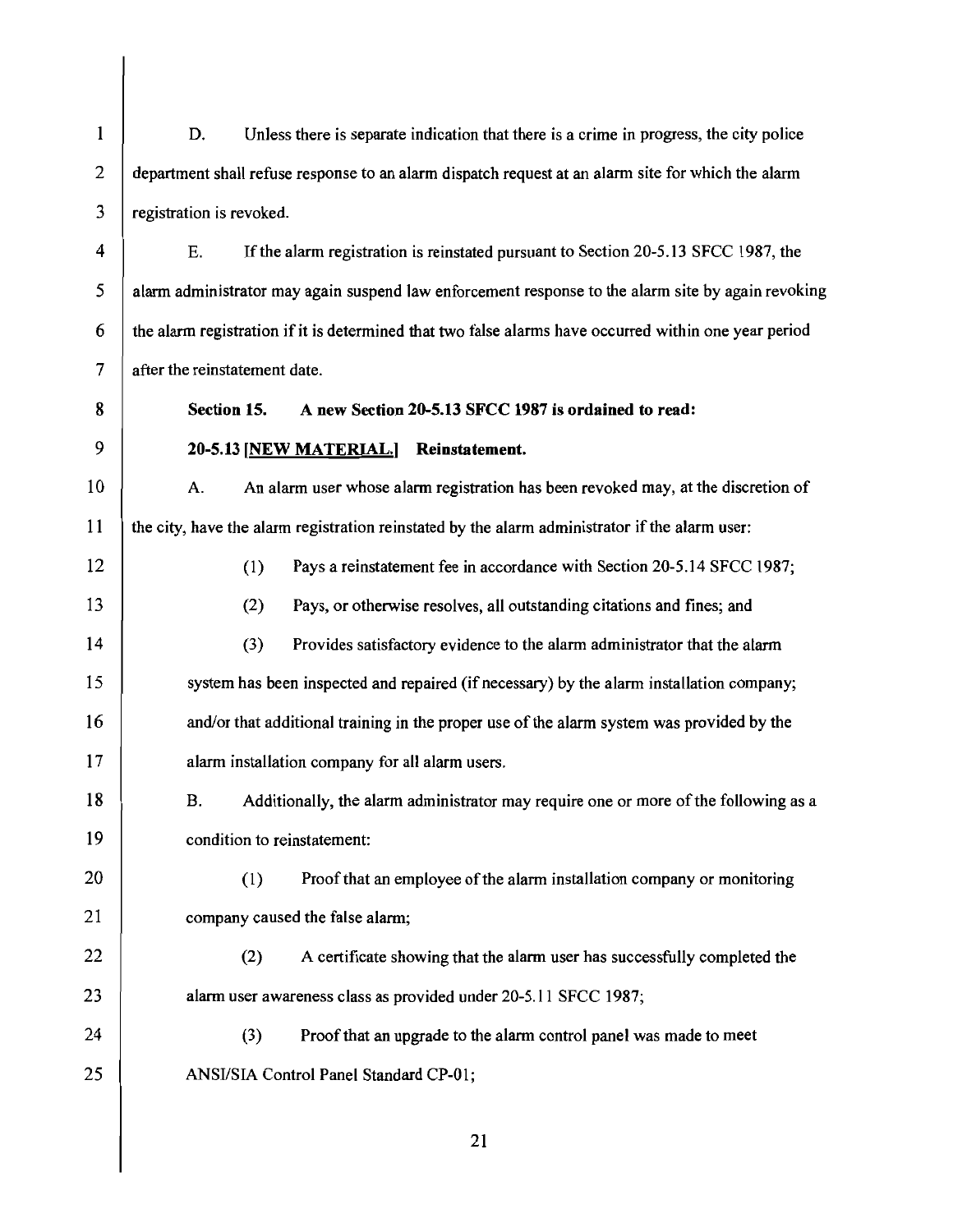| 1              | A written statement from an independent inspector designated by the city<br>(4)             |
|----------------|---------------------------------------------------------------------------------------------|
| $\overline{2}$ | that the alarm system has been inspected and is in good working order;                      |
| 3              | Confirmation that all motion detectors are dual technology type;<br>(5)                     |
| 4              | Confirmation that the monitoring company will not make an alarm dispatch<br>(6)             |
| 5              | request unless the need for law enforcement is confirmed by audio or video verification; or |
| 6              | Confirmation that the monitoring company will not make an alarm dispatch<br>(7)             |
| 7              | request unless the need for law enforcement is confirmed by a person at the alarm site.     |
| 8              | A new Section 20-5.14 SFCC 1987 is ordained to read:<br>Section 16.                         |
| 9              | 20-5.14 [NEW MATERIAL.] Fees and Fines.                                                     |
| 10             | The following fees and fines shall be assessed, as applicable, to alarm users, alarm        |
| 11             | installation companies and monitoring companies:                                            |
|                |                                                                                             |

|                                                  | Alarm       | Alarm               | Alarm       |
|--------------------------------------------------|-------------|---------------------|-------------|
|                                                  | <b>User</b> | <b>Installation</b> | Monitoring  |
|                                                  |             | Company             | Company     |
| Fee – registration of alarm system               | \$25.00     |                     |             |
| Fee - renewal of registration                    | \$25.00     |                     |             |
| $\text{Fe}$ – late registration                  | \$10.00     |                     |             |
| $\text{Fee}-\text{appeal}$                       | \$50.00     |                     |             |
| Fine - first false alarm                         | \$0.00      |                     |             |
| Fine – second false alarm                        | \$0.00      |                     |             |
| Fine - third false alarm                         | \$150.00    |                     |             |
| Fine – fourth false alarm                        | \$150.00    |                     |             |
| Fine - fifth false alarm                         | \$150.00    |                     |             |
| Fine $-$ sixth or more false alarm(s)            | \$300.00    |                     |             |
| Penalty - after ten false alarms suspend         |             |                     |             |
| response and revoke registration in accordance   |             |                     |             |
| with 20-5.12 SFCC 1987                           |             |                     |             |
| Fine - unregistered alarm system                 | \$100.00    |                     |             |
| Fee - license per Section 18-8.10 SFCC 1987      |             | \$75.00             | \$75.00     |
| Fine – no employee background check              |             | \$300.00            |             |
| Fine - knowingly making false statements         |             | \$300.00            |             |
| regarding an alarm user                          |             |                     |             |
| Fine - Late report (names and addresses of       |             | $$10.00$ per        | \$10.00 per |
| users)                                           |             | day after           | day after   |
|                                                  |             | five day            | five day    |
|                                                  |             | grace               | grace       |
|                                                  |             | period              | period      |
| Fine – failure to use enhanced call verification |             |                     | \$300.00    |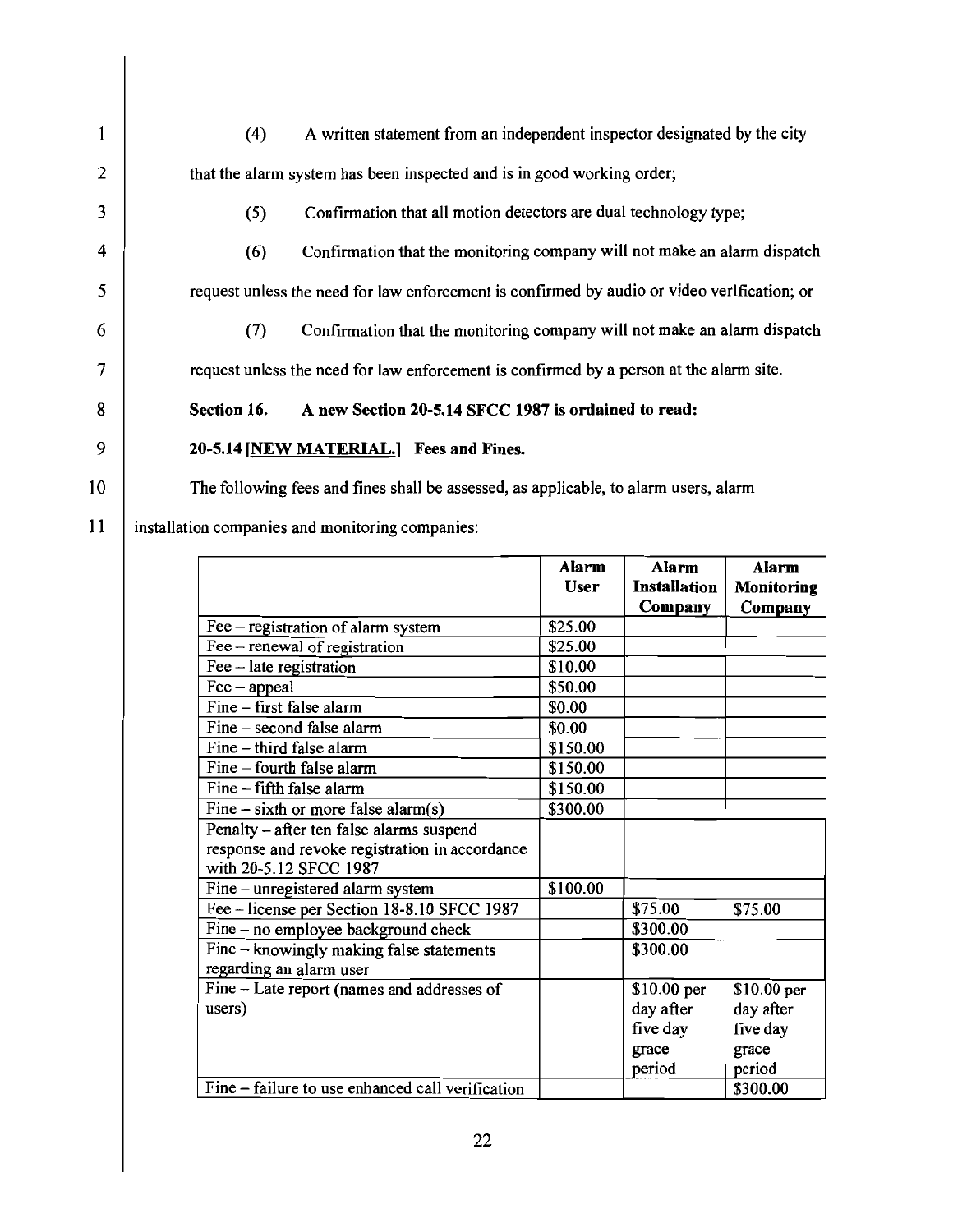| 1              |                                                                                                       |
|----------------|-------------------------------------------------------------------------------------------------------|
| $\overline{2}$ | Section 17.<br>A new Section 20-5.15 SFCC 1987 is ordained to read:                                   |
| 3              | 20-5.15 [NEW MATERIAL.] Poverty Exemption.                                                            |
| 4              | Qualified alarm users shall be exempt from the alarm system registration and renewal<br>A.            |
| 5              | fees.                                                                                                 |
| 6              | <b>B.</b><br>Alarm users who qualify for a poverty exemption shall be required to pay fines.          |
| 7              | C.<br>To qualify for the exemption, the following shall apply:                                        |
| 8              | (1)<br>The alarm user shall file an affidavit setting out the following facts:                        |
| 9              | The customer is the head of the household and residing at the alarm<br>(a)                            |
| 10             | site; and                                                                                             |
| 11             | (b)<br>The household's gross annual income does not exceed one hundred                                |
| 12             | twenty percent (120%) of the most recent federal poverty guidelines issued by the                     |
| 13             | U.S. Department of Health and Human Services.                                                         |
| 14             | The alarm user shall submit documents as required by city policy in<br>(c)                            |
| 15             | order to verify income.                                                                               |
| 16             | (2)<br>The alarm user shall consent to any reasonable investigation and                               |
| 17             | substantiation by the city of the facts stated in the affidavit.                                      |
| 18             | (3)<br>The filing of a false statement or otherwise fraudulently obtaining the                        |
| 19             | benefits of this section is a violation of the Santa Fe City Code and is punishable pursuant to       |
| 20             | Section 1-3 of this Code and shall entitle the city to recover any fraudulently exempted              |
| 21             | amount and applicable interest penalties.                                                             |
| 22             | Section 18.<br>A new Section 20-5.16 SFCC 1987 is ordained to read:                                   |
| 23             | 20-5.16 [NEW MATERIAL.] Appeals.                                                                      |
| 24             | Any alarm user, unregistered alarm user, alarm installation company or monitoring<br>A.               |
| 25             | company that receives a notice of a false alarm or a notice of fees or fines due under this Ordinance |
|                |                                                                                                       |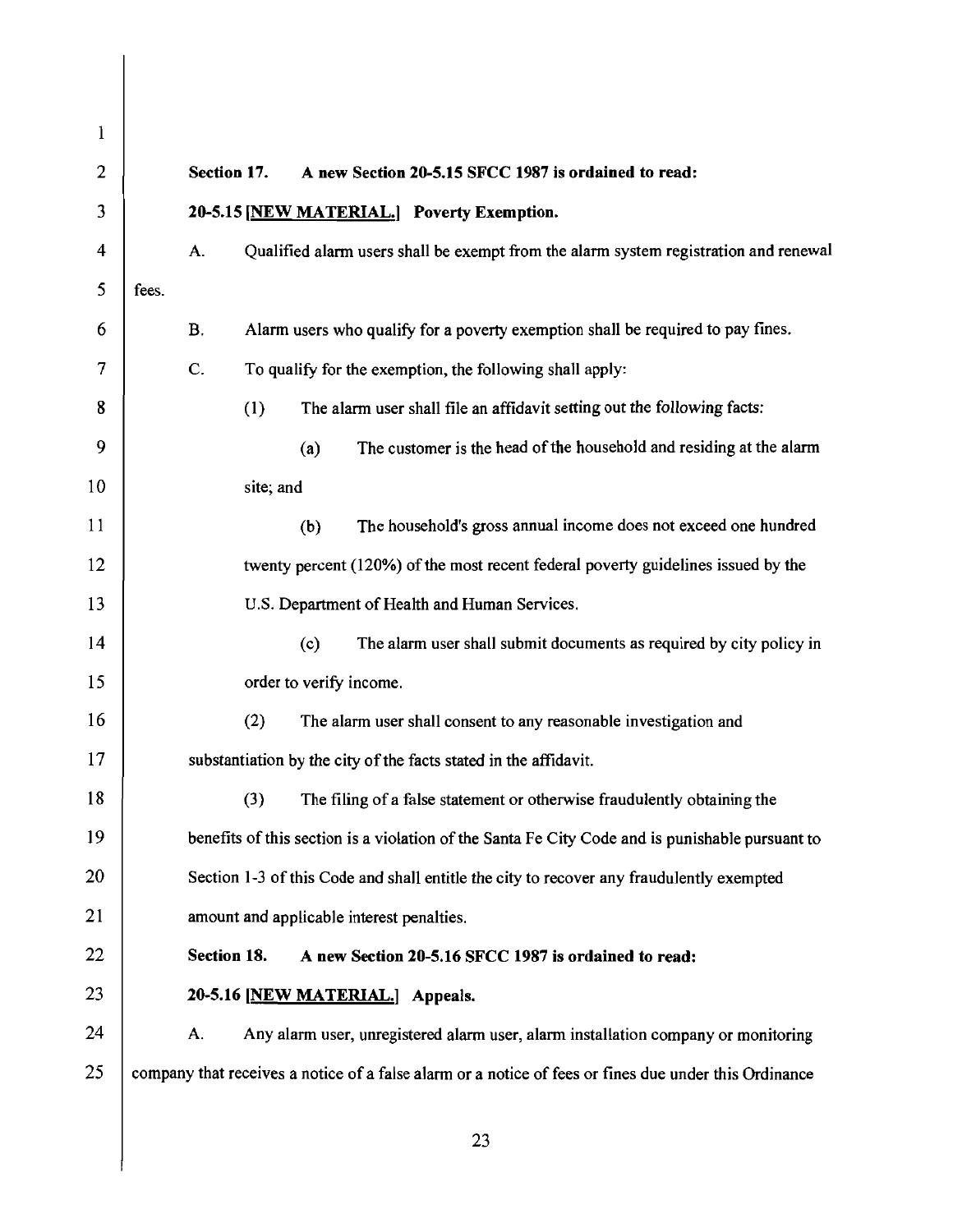1 2 may file an appeal with the alann administrator setting forth the reasons for the appeal within thirty (30) days from the date the notice was mailed by the alarm administrator.

B. A hearing officer appointed by the city manager shall conduct a formal hearing within thirty (30) days of the receipt of the appeal by the alarm administrator. The alarm administrator shall give written notice by certified mail to the appellant at least ten days prior to the hearing.

c. The hearing officer shall make a decision on the basis of the preponderance of evidence presented at the hearing. The hearing officer shall render a decision within thirty (30) days after the date of the hearing. The hearing officer shall affirm or reverse the decision of the alarm administrator.

10 11 12 D. A filing fee in accordance with Section 20-5.14 shall accompany the notice of appeal. The filing fee shall be refunded if the hearing officer finds in favor of the appellant. The failure of an appellant to appear at the appeal hearing shall extinguish the appeal.

13

14

3

4

5

6

7

8

9

# Section 19. A new Section 20-5.17 SFCC 1987 is ordained to read: 20-5.17 [NEW MATERIAL.] Designation of Revenue.

15 16 17 18 19 The revenue generated through the Alarm System Ordinance shall be placed in a special revenue fund to be designated for contracted services of a third party alarm administrator, if applicable, to implement and maintain this Ordinance and for funding alarm user classes. Excess revenue received through this Ordinance shall be used for use by the city of Santa Fe police department for service enhancement and public safety.

20

21

### Section 20. A new Section 20-5.18 SFCC 1987 is ordained to read:

### 20-5.18 [NEW MATERIAU] Public Education.

22 23 24 25 The alarm administrator shall engage in a continuing program to explain and clarify the purposes and requirements of the Alarm System Ordinance to citizens affected by it, including alann users, alarm installation companies and alarm monitoring companies. Such a program may include publication of a brochure explaining the provisions of the Ordinance.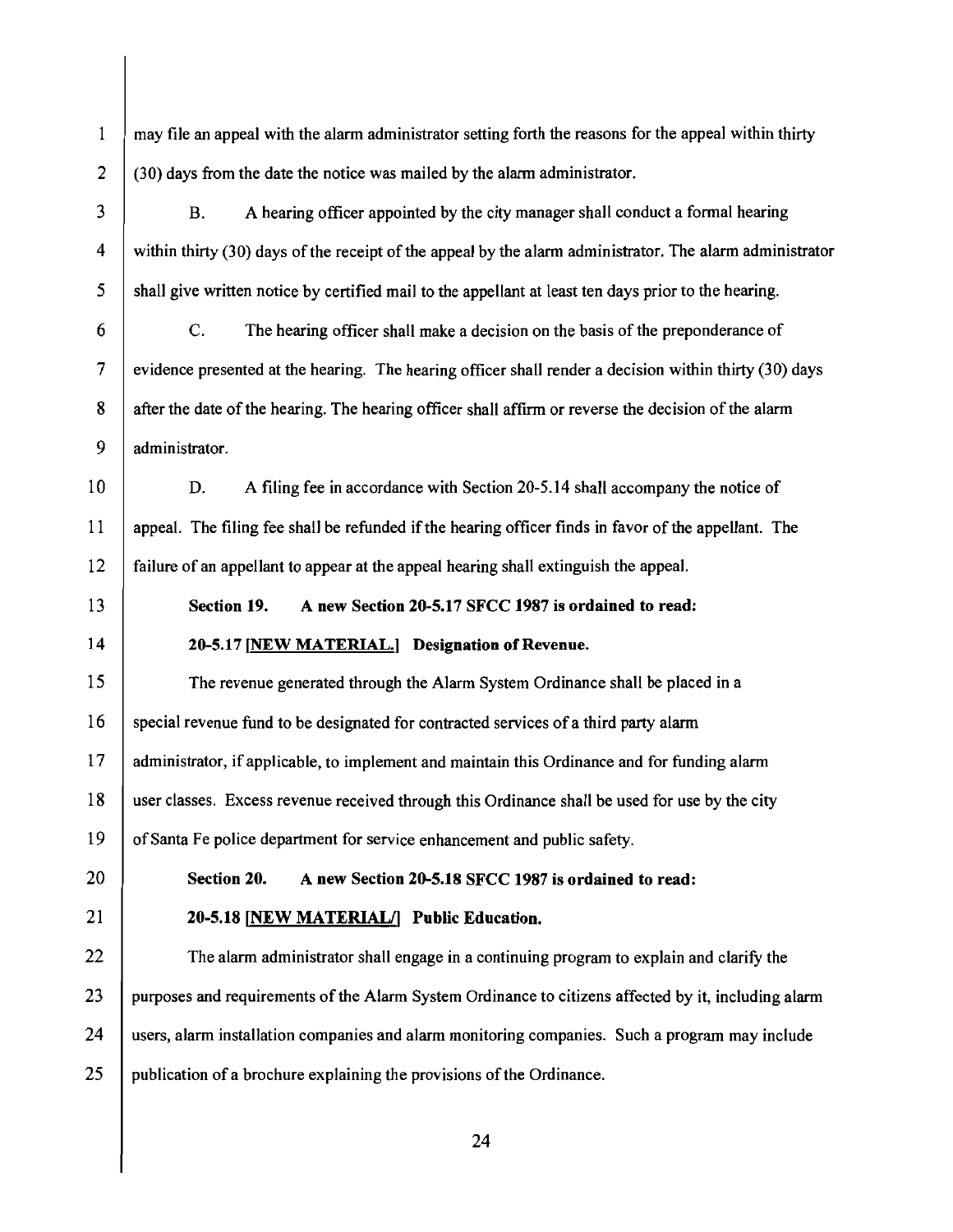#### Section 21. A new Section 20-5.19 SFCC 1987 is ordained to read:

#### 20-5.19 [NEW MATERIAL.] Severability.

If any provision, clause, sentence or paragraph of Article 20-5 SFCC 1987 or the application thereof to any person or circumstances shall be held as invalid, such invalidity shall not affect the other provisions ofthis section. The Article can be given effect without the invalid provision or application, and the provisions of this section are declared to be severable.

#### Section 22. A new Section 20-5.20 SFCC 1987 is ordained to read:

#### 20-5.20 [NEW MATERIAL.] General Penalty.

9 10 11 12 In lieu of the fines specified in Section 20-5.14 SFCC 1987, the city may file a complaint against any person, firm, corporation, partnership or other entity that violates any provision ofthe Alarm System Ordinance, in accordance with Section 1-3.1 SFCC 1987. Each violation is a separate and distinct offense.

### 13

14

23

24

25

1

2

3

4

5

6

7

8

#### Section 23. A new Section 20-5.21 SFCC 1987 is ordained to read:

#### 20-5.21 [NEW MATERIAL] Effective Date.

15 16 17 18 19 20 Article 20-5 SFCC 1987 adopted by Ordinance No. 2009-33 shall be effective October 6, 2009, ninety (90) days from the date of its adoption. Upon the effective date ofthis Ordinance alann users shall have a grace period of ninety (90) days to procure an alann user registration. During this grace period, no fine for operation of an alarm system without a registration shall be charged, provided that, after this grace period expires, alann users shall be subject to the fees, fines and penalties provided for in this Ordinance.

#### 21 22 Section 24. Article 20-5 SFCC 1987 shall be reviewed eighteen months from the date of adoption.

Section 25. [REPEAL.] The following definition in Section 18-1.2 SFCC 1987 (being Ord. #1981-64, §2 as amended) is repealed:

*Alarm company* means the business of any individual, partnership, corporation, or other entity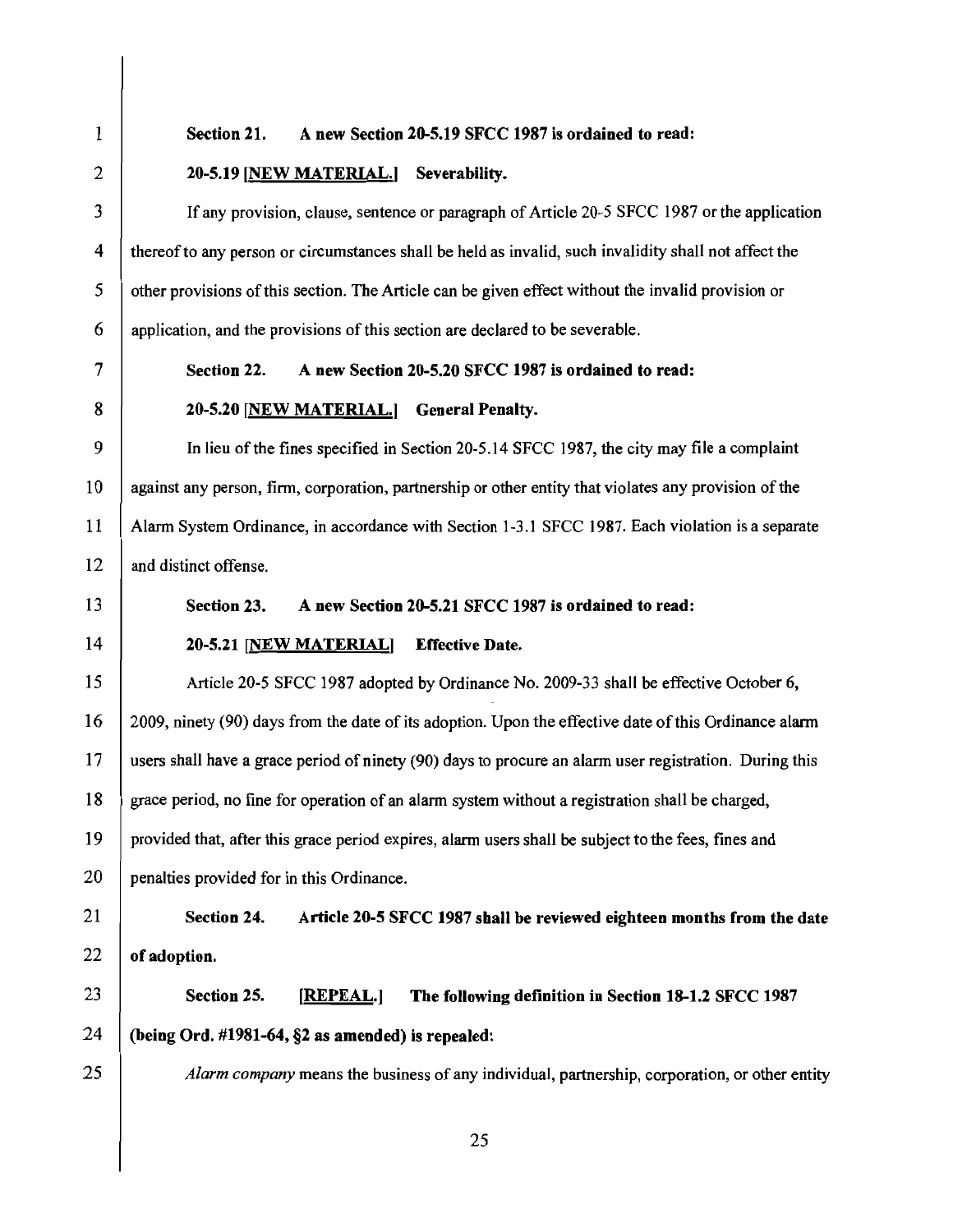1 2 3 4 5 6 7 8 9 10 11 12 13 14 15 16 17 18 19 20 21 22 23 24 25 engaged in selling, leasing, maintaining, servicing, repairing, altering, replacing, monitoring, installing any alarm system, or causing any alarm system to be sold, leased, maintained, serviced, repaired, altered, replaced, monitored or installed in or on any building, structure, or facility. Section 26. Section 18-1.4 SFCC 1987 (being Ord. #1981-64, §4 as amended) is amended to read: 18-1.4 License Application; Information Required. A. Applicants for licenses under this section shall file with the city a sworn application in writing, on a form to be furnished by the city, which shall include, but is not limited to the following: (1) Name; (2) Address; (3) Current state revenue division taxpayer identification number or evidence of application for a current state revenue division taxpayer identification number;  $(4)$  A brief description of the nature of the business; (5) Proof of insurance coverage, when applicable; and (6) Proof of bond, when applicable. B. In addition to the information required in paragraph A, the following businesses shall also include the following information with their applications: (1) Carnival operators shall submit a copy oftheir special use permit, as required by subsection 18-7.2 SFCC 1987; (2) Circus operators shall submit a copy of their special use permit, as required by subsection 18-7.2 SFCC 1987; (3) Itinerant vendors seeking to conduct sales as defined under subsection 18-5.1 SFCC 1987 shall submit a copy of their petition as approved by the governing body, as required in subsection 18-5.1 SFCC 1987; 26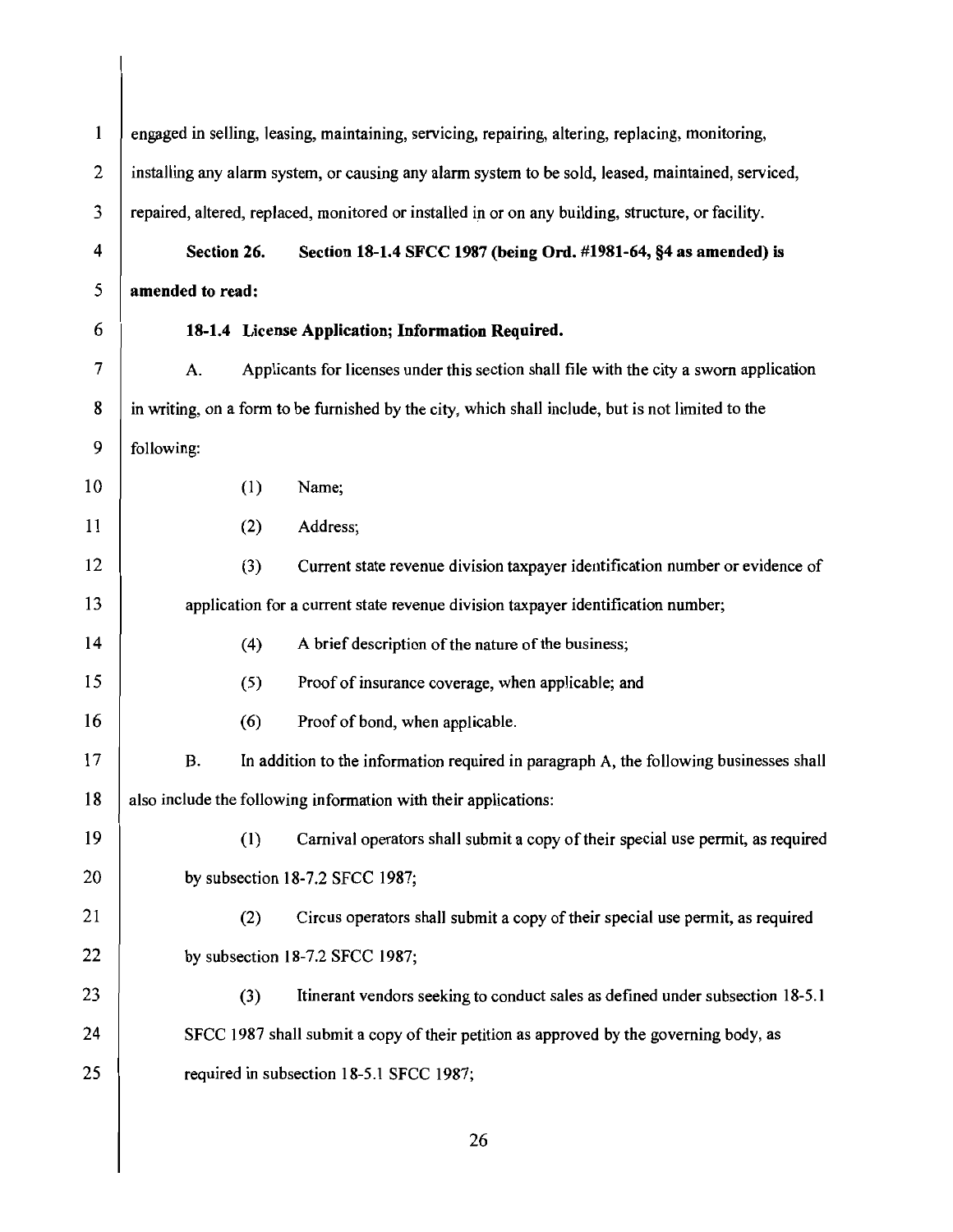| 1  | (4)                                                                                                   | Jewelry auction operators, as defined in subsections 18-5.1 through 18-5.23                             |
|----|-------------------------------------------------------------------------------------------------------|---------------------------------------------------------------------------------------------------------|
| 2  | SFCC 1987, shall provide information required by subsections 18-5.12 and 18-5.14 SFCC                 |                                                                                                         |
| 3  | 1987, including a notarization of the application;                                                    |                                                                                                         |
| 4  | (5)                                                                                                   | Mobile home park operators shall submit a copy of their certificate of                                  |
| 5  | occupancy;                                                                                            |                                                                                                         |
| 6  | (6)                                                                                                   | Private day-care nurseries, facilities and kindergarten operators, when                                 |
| 7  |                                                                                                       | approval is required by the board of adjustment, as per the provisions of Section 14-47 SFCC            |
| 8  | 1987, shall include a sworn affidavit stating that they have received such approval; and              |                                                                                                         |
| 9  | (7)                                                                                                   | Septic tank cleaners shall submit a sworn affidavit stating that they have                              |
| 10 | conformed to the requirements set forth in subsection 22-4.9 SFCC 1987.                               |                                                                                                         |
| 11 | (8)                                                                                                   | Flea market operators shall submit:                                                                     |
| 12 |                                                                                                       | A copy of a current certificate of occupancy. The certificate of<br>(a)                                 |
| 13 | occupancy shall be reissued annually; and                                                             |                                                                                                         |
| 14 |                                                                                                       | (b)<br>A sworn affidavit stating that they have conformed to the re-                                    |
| 15 | quirements set forth in subsection 14-24.2 SFCC 1987.                                                 |                                                                                                         |
| 16 | (9)                                                                                                   | Alarm installation companies and monitoring companies, as defined in                                    |
| 17 | Section 20-5.4 SFCC 1987, shall provide information required by Section 20-5.8 SFCC 1987.             |                                                                                                         |
| 18 | Section 27.                                                                                           | Section 18-8.10 SFCC 1987 (being Ord. #1981-64, §3, as amended) is                                      |
| 19 | amended to read:                                                                                      |                                                                                                         |
| 20 | 18-8.10 Business License - Fees.                                                                      |                                                                                                         |
| 21 | А.                                                                                                    | Pursuant to Section 3-38-1 through 3-38-6 NMSA 1978, it is hereby declared by the                       |
| 22 |                                                                                                       | governing body of the city of Santa Fe, that in order to protect the public health, general welfare and |
| 23 | morals of the citizens of the city of Santa Fe, and for purposes of business regulation in the public |                                                                                                         |
| 24 | interest, a business licensee fee shall be assessed as follows:                                       |                                                                                                         |
| 25 | (1)                                                                                                   | Adult bookstores, as defined in subsection 14-40.2 SFCC 1987, fifty dollars                             |
|    |                                                                                                       |                                                                                                         |

 $\mathcal{L}$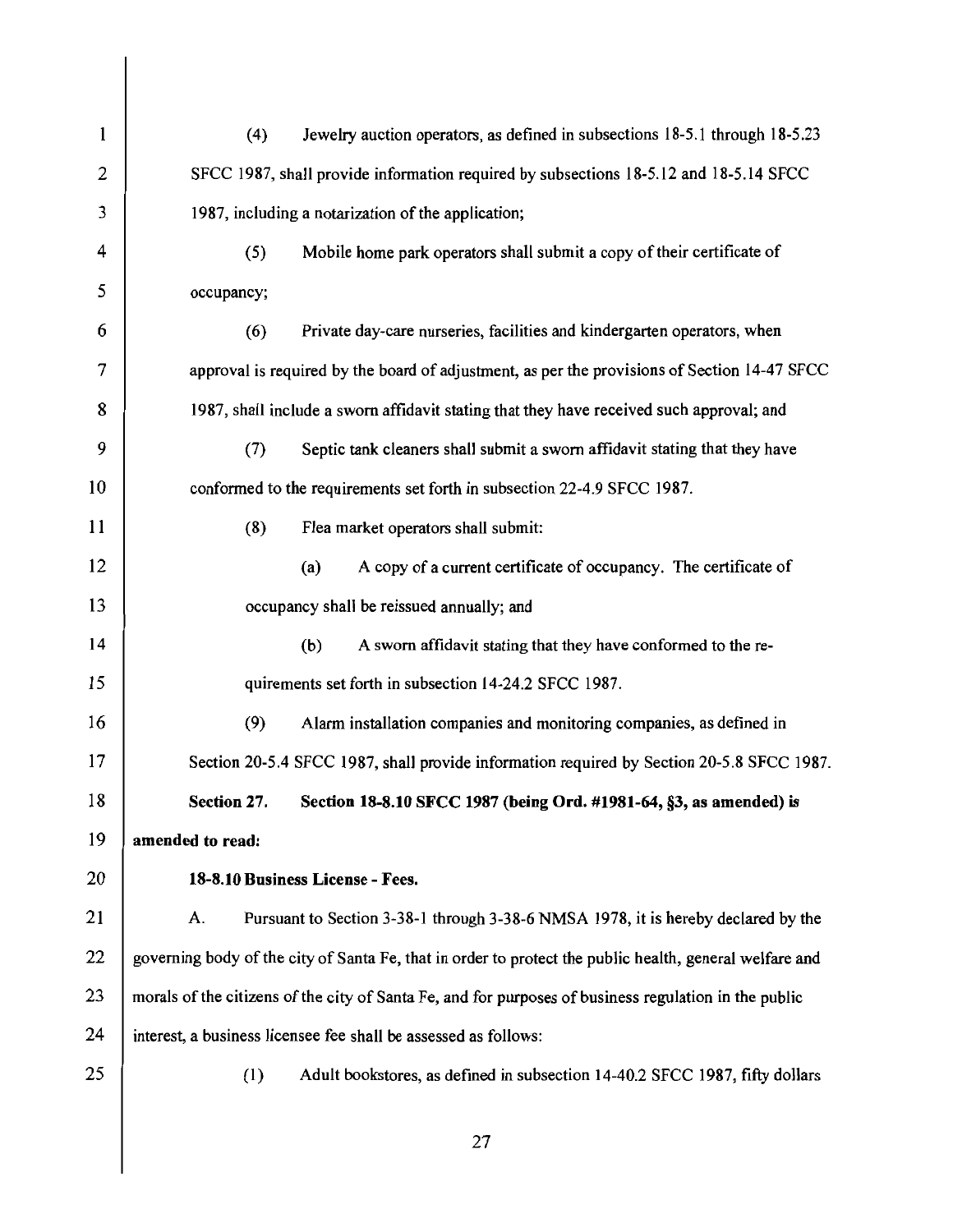| 1  | (\$50.00) per year, for each place of business;                                                 |  |
|----|-------------------------------------------------------------------------------------------------|--|
| 2  | Adult motion picture theaters, as defined in subsection 14-40.2 SFCC 1987,<br>(2)               |  |
| 3  | fifty dollars (\$50.00) per calendar year, for each place of business;                          |  |
| 4  | Alarm installation companies and alarm monitoring companies, seventy-five<br>(3)                |  |
| 5  | dollars (\$75.00) per calendar year, for each place of business.                                |  |
| 6  | Antique dealers, ten dollars (\$10.00) per year, for each place of business;<br>(4)             |  |
| 7  | (5)<br>Artist/artisan, ten dollars (\$10.00) per calendar year;                                 |  |
| 8  | Auctions, one hundred dollars (\$100.) per day;<br>(6)                                          |  |
| 9  | (7)<br>Carnivals, under the conditions prescribed in Section 18-7 SFCC 1987, one                |  |
| 10 | hundred fifty dollars (\$150.) per day;                                                         |  |
| 11 | (8)<br>Circuses, under the conditions prescribed in Section 18-7 SFCC 1987, one                 |  |
| 12 | hundred fifty dollars (\$150.) per day;                                                         |  |
| 13 | (9)<br>Itinerant food vendors, as defined in subsection 18-1.2G, ten dollars (\$10.00)          |  |
| 14 | for each vendor per calendar year, per location. Prior to applying for an itinerant food        |  |
| 15 | vendors license, the applicant shall meet any applicable federal, state, and city requirements, |  |
| 16 | and furnish the city with a copy of a valid food purveyors certificate issued by the state      |  |
| 17 | environmental division, and a certificate of occupancy issued by the city code enforcement      |  |
| 18 | department;                                                                                     |  |
| 19 | (10)<br>Itinerant vendors, ten dollars (\$10.00) per calendar year, per location;               |  |
| 20 | (11)<br>Jewelry auctions as defined by subsections 18-5.4 through 18-5.23 SFCC                  |  |
| 21 | 1987, one hundred dollars (\$100.) per day. These auctions shall be licensed per the            |  |
| 22 | provisions of subsections 18-5.4 through 18-5.23 SFCC 1987 and the provisions of this           |  |
| 23 | section shall not apply if they conflict with Section 18-5 SFCC 1987;                           |  |
| 24 | (12)<br>Massage parlors, fifty dollars (\$50.00) per year, for each place of business;          |  |
| 25 | (13)<br>Mobile home parks, as defined by Section 14-35 SFCC 1987, two dollars                   |  |
|    |                                                                                                 |  |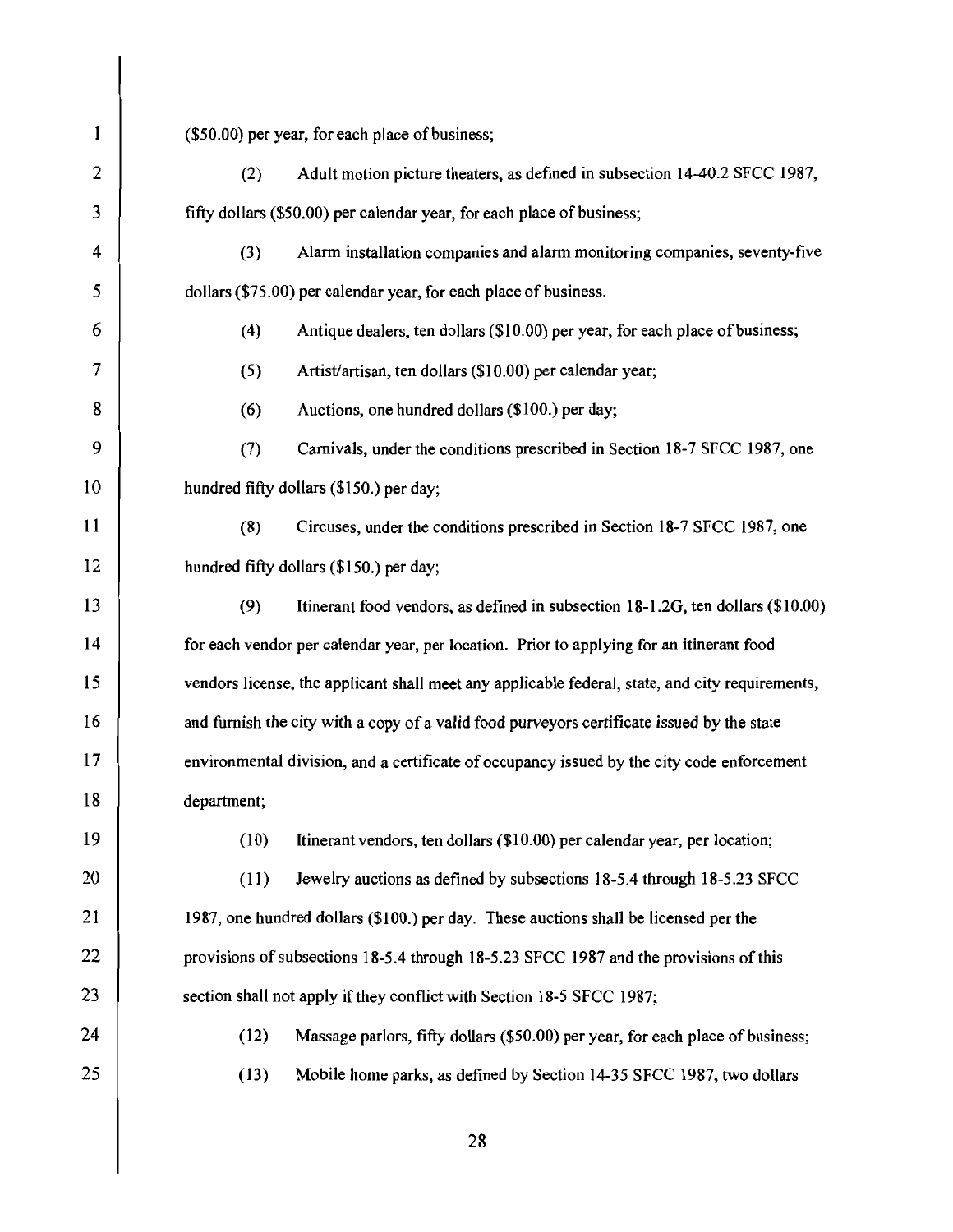$\mathbf{1}$ (\$2.00) per space, with a minimum charge of fifty dollars (\$50.00) per park; 2 (14) Pawnbrokers, as defined in subsection 18-4.1 SFCC 1987, under the 3 conditions prescribed by Section 18-4 SFCC 1987, two hundred fifty dollars (\$250.) per year, 4 for each place of business; 5 (15) Private day-care nurseries, facilities and kindergartens, under the conditions 6 prescribed in Section 14-47 SFCC 1987, ten dollars (\$10.00) per year, for each place of 7 business; 8 (16) Private detectives or private detective agencies, as defined in subsection 20- 9 24.1 SFCC 1987, and under the conditions prescribed by Section 20-24 SFCC 1987, fifty 10 dollars (\$50.00) per year, for each place of business; 11 (17) Sales of goods brought into the city temporarily by itinerant vendors, as 12 described in Section 18-3 SFCC 1987, under the conditions prescribed in subsections 18-3.1 13 through 18-3.3 SFCC 1987, two hundred dollars (\$200.) per occurrence; 14 (18) Secondhand dealers, as defined in subsection 18-4.1 SFCC 1987, under the 15 conditions prescribed by Section 18-4 SFCC 1987, ten dollars (\$10.00) per year, for each 16 **place of business;** 17 (19) Special policemen or special police agencies as defined in subsection 20-24.1 18 SFCC 1987, under the conditions prescribed in Section 20-24 SFCC 1987, fifty dollars 19 (\$50.00) per year. Those special police exempted under subsection 20-24.4 SFCC 1987 shall 20 not be required to obtain a business license; 21 (20) Septic tank cleaners or septage haulers, under the conditions prescribed in 22 | Section 22-2 SFCC 1987, fifty dollars (\$50.00) per year, for each place of business. 23 B. Before a license is granted, the following businesses shall execute and deliver a bond 24 to the city clerk to be approved by the clerk and the city attorney with a corporate surety authorized 25 by the laws of the state to write surety bonds and conditioned for the lawful conduct of the businesses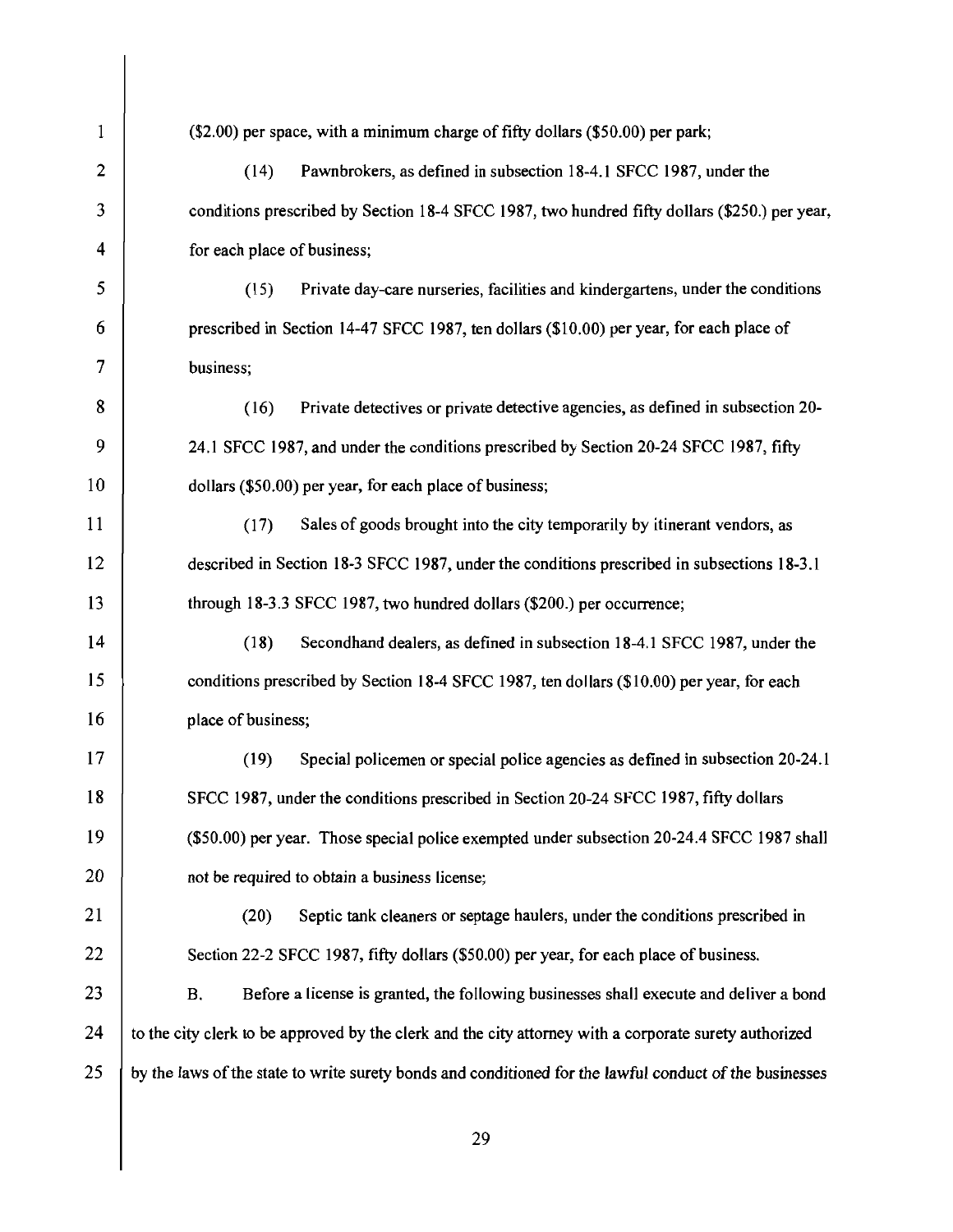and for the true and faithful observance of applicable provisions of the SFCC 1987; such bond shall  $2$  be for the benefit of the city and every person damaged by breach of any condition thereof;

5

 $\mathbf{1}$ 

3 (1) Pawnbrokers, in the amount of five thousand dollars (\$5,000.); and

4 (2) Jewelry auctions, as defined in subsections 18-5.4 through 18-5.23 SFCC 1987, in the amount of five thousand dollars (\$5,000.), as set forth in subsection 18-5.15 6 SFCC 1987.

7 C. It is unlawful for any person to engage in the businesses, professions or trades 8 defined in this section as requiring a license, within the corporate limits of the city, without first 9 obtaining a license as prescribed by this section and pursuant to Section 3-38-1 NMSA 1978.

10 D. The license fees established in this subsection are hereby declared to have been 11 reviewed on a case-by-case basis by the governing body of the city of Santa Fe and are hereby found 12 to bear a reasonable relationship to the costs ofregulations of each business by the city of Santa Fe.

15 13 E. Prior to engaging in any business to which this section applies, there shall be paid to 14 the city of Santa Fe the applicable license fee and in the event the fee is paid after the beginning of the calendar year, it shall not be prorated.

16 F. Any person filing an application for issuance or renewal of any business license shall 17 include on the application his current revenue division taxpayer identification number or evidence of 18 application for a current revenue division taxpayer identification number. No license shall be issued 19 unless such number or application has been furnished.

20 21

22

25

24

PASSED, APPROVED and ADOPTED this 8<sup>th</sup> day of July, 2009.

Cosse

23 DAVID COSS, MAYOR